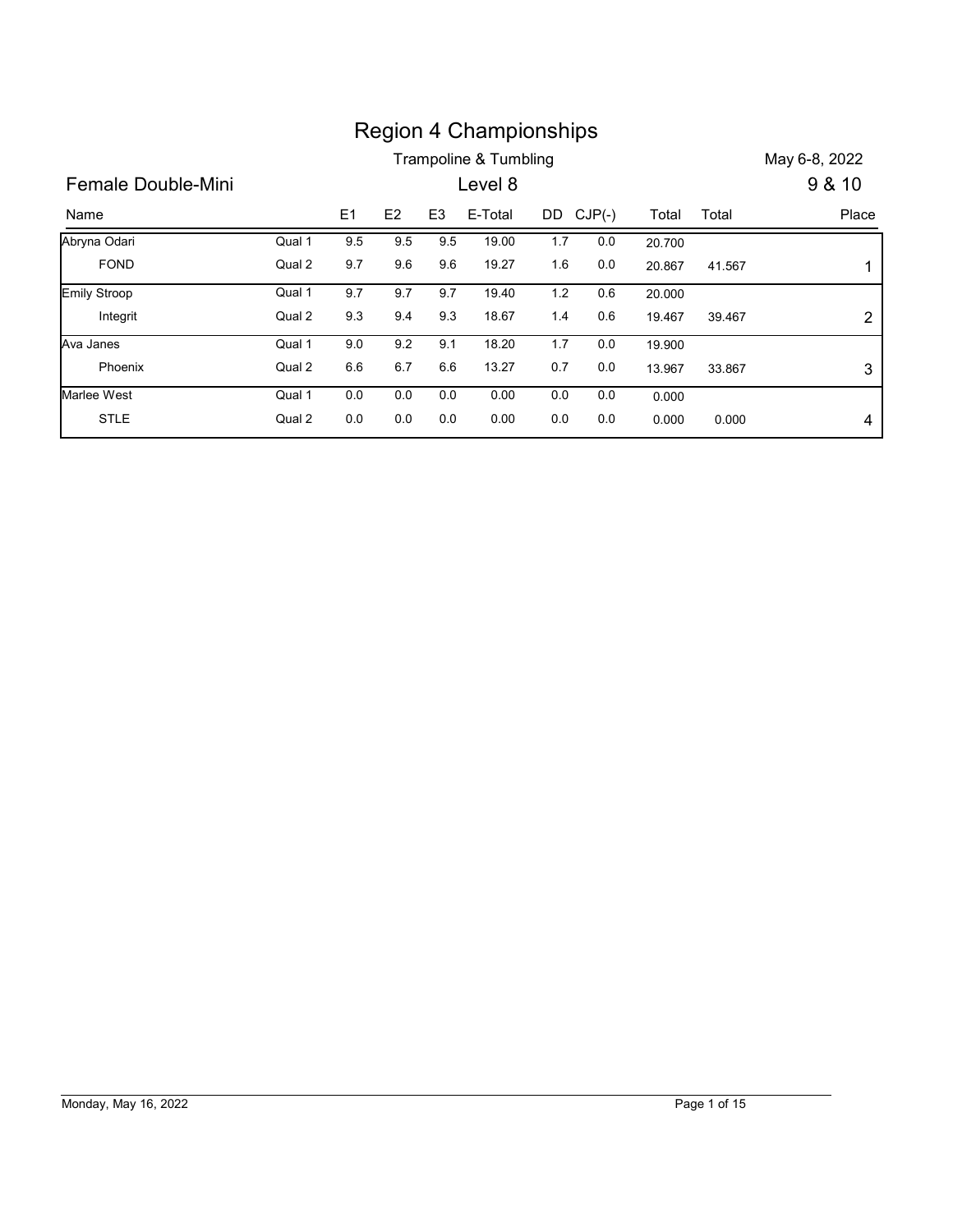|                          |                  |                |            |                | <b>Region 4 Championships</b> |            |            |                  |        |                  |
|--------------------------|------------------|----------------|------------|----------------|-------------------------------|------------|------------|------------------|--------|------------------|
|                          |                  |                |            |                | Trampoline & Tumbling         |            |            |                  |        | May 6-8, 2022    |
| Female Double-Mini       |                  |                |            |                | Level 8                       |            |            |                  |        | 11 & 12          |
| Name                     |                  | E1             | E2         | E <sub>3</sub> | E-Total                       |            | DD CJP(-)  | Total            | Total  | Place            |
| Emma Szwajnos<br>Midwest | Qual 1<br>Qual 2 | $9.6\,$<br>9.6 | 9.5<br>9.5 | 9.5<br>9.5     | 19.07<br>19.07                | 2.1<br>2.1 | 0.0<br>0.0 | 21.167<br>21.167 | 42.333 | 1                |
| Adison Ziccardi          | Qual 1           | 9.4            | 9.6        | 9.4            | 18.93                         | 1.6        | 0.0        | 20.533           |        |                  |
| Midwest                  | Qual 2           | 9.6            | 9.7        | 9.6            | 19.27                         | 1.8        | 0.0        | 21.067           | 41.600 | $\overline{2}$   |
| Makenna Dammeier         | Qual 1           | 9.6            | 9.5        | 9.6            | 19.13                         | 1.6        | 0.0        | 20.733           |        |                  |
| DeVeau                   | Qual 2           | 9.4            | 9.5        | 9.4            | 18.87                         | 1.8        | 0.0        | 20.667           | 41.400 | $\mathfrak{S}$   |
| Olivia Stroop            | Qual 1           | 9.5            | 9.6        | 9.6            | 19.13                         | $1.4$      | 0.0        | 20.533           |        |                  |
| Integrit                 | Qual 2           | 9.7            | 9.7        | 9.7            | 19.40                         | 1.3        | 0.0        | 20.700           | 41.233 | 4                |
| <b>Audrey Barnard</b>    | Qual 1           | 9.6            | 9.4        | 9.6            | 19.07                         | 1.8        | 0.6        | 20.267           |        |                  |
| DeVeau                   | Qual 2           | 9.3            | 9.5        | 9.4            | 18.80                         | 1.8        | $0.0\,$    | 20.600           | 40.867 | 5                |
| Lucy Brezina             | Qual 1           | 9.5            | 9.5        | 9.4            | 18.93                         | 1.6        | 0.0        | 20.533           |        |                  |
| Gleasons                 | Qual 2           | 9.1            | 9.3        | 9.3            | 18.47                         | 1.7        | 0.0        | 20.167           | 40.700 | 6                |
| Vivien Lenart            | Qual 1           | 9.5            | 9.5        | 9.4            | 18.93                         | 1.6        | 0.0        | 20.533           |        |                  |
| Midwest                  | Qual 2           | 9.1            | 9.2        | 9.2            | 18.33                         | 1.8        | 0.0        | 20.133           | 40.667 | $\boldsymbol{7}$ |
| Stella Teeter            | Qual 1           | $9.5\,$        | 9.4        | 9.4            | 18.87                         | $1.7$      | $0.0\,$    | 20.567           |        |                  |
| Helix                    | Qual 2           | 9.3            | 9.4        | 9.3            | 18.67                         | 1.6        | 0.6        | 19.667           | 40.233 | 8                |
| D'asia Cox<br>Skywalk    | Qual 1<br>Qual 2 | 9.2<br>$9.6\,$ | 9.3<br>9.5 | 9.3<br>9.6     | 18.53<br>19.13                | 1.7<br>1.6 | 0.2<br>0.6 | 20.033<br>20.133 | 40.167 | 9                |
| Sophie Gorski            | Qual 1           | $9.5\,$        | 9.4        | 9.4            | 18.87                         | $1.4$      | 0.0        | 20.267           |        |                  |
| Gleasons                 | Qual 2           | 9.7            | 9.4        | 9.6            | 19.13                         | 1.3        | 0.6        | 19.833           | 40.100 | $10$             |
| Stella Shuster           | Qual 1           | 9.2            | 9.3        | 9.3            | 18.53                         | 1.4        | 0.0        | 19.933           |        |                  |
| Integrit                 | Qual 2           | $9.2\,$        | 9.2        | 9.2            | 18.40                         | $1.2$      | 0.8        | 18.800           | 38.733 | 11               |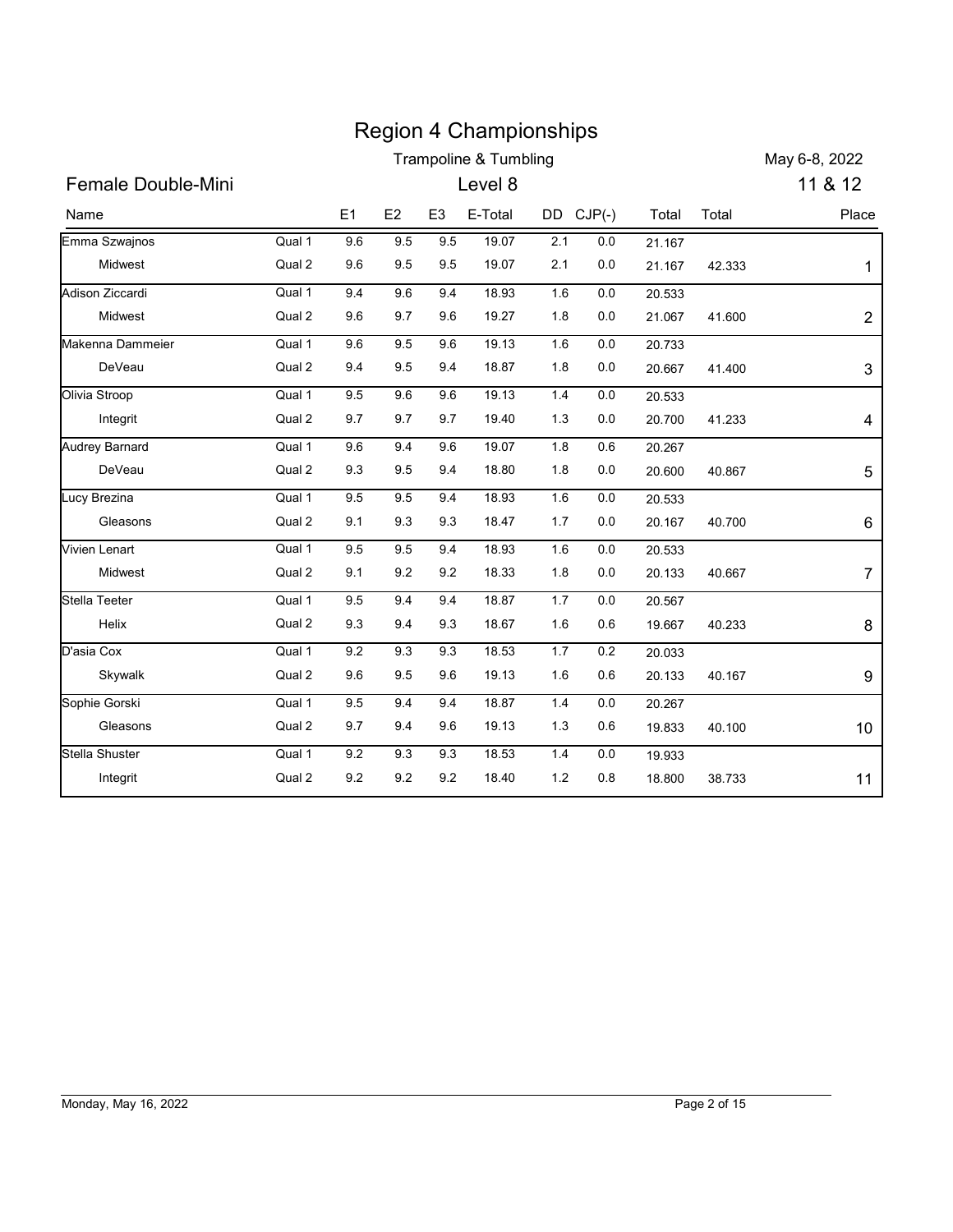| <b>Trampoline &amp; Tumbling</b><br>13 & 14<br><b>Female Double-Mini</b><br>Level 8<br>DD CJP(-)<br>E1<br>E <sub>2</sub><br>E <sub>3</sub><br>E-Total<br>Total<br>Total<br>Qual 1<br>9.5<br>9.5<br>9.7<br>19.13<br>1.6<br>0.0<br>20.733<br>Qual 2<br>9.4<br>9.4<br>9.5<br>18.87<br>1.8<br>0.0<br>Phoenix<br>20.667<br>41.400<br>Qual 1<br>9.6<br>9.7<br>9.6<br>19.27<br>0.0<br>1.6<br>20.867<br>Qual 2<br>DeVeau<br>9.2<br>9.3<br>9.4<br>18.60<br>1.8<br>0.0<br>20.400<br>41.267<br>Qual 1<br>9.6<br>9.6<br>9.7<br>19.27<br>1.6<br>0.0<br>20.867<br>Qual 2<br>9.3<br>9.3<br>9.4<br>18.67<br>0.6<br>2.1<br>Gleasons<br>20.167<br>41.033<br>Qual 1<br>9.6<br>9.7<br>9.7<br>19.33<br>1.3<br>0.0<br>20.633<br>Qual 2<br>19.13<br>MandM<br>9.6<br>9.5<br>9.6<br>1.2<br>0.0<br>20.333<br>40.967<br>Qual 1<br>9.4<br>9.4<br>9.4<br>18.80<br>1.6<br>0.0<br>20.400<br>Qual 2<br>9.4<br>9.3<br>9.5<br>18.80<br>1.7<br>0.0<br>Scamps<br>20.500<br>40.900<br>Qual 1<br>$9.5\,$<br>19.07<br>9.6<br>9.5<br>1.6<br>0.0<br>20.667<br>Qual 2<br>$9.2\,$<br>9.3<br>18.40<br>DeVeau<br>9.1<br>1.8<br>0.0<br>20.200<br>40.867<br>9.6<br>9.7<br>Qual 1<br>$9.8\,$<br>19.40<br>1.6<br>0.6<br>20.400<br>Qual 2<br>TwistSta<br>9.2<br>9.3<br>9.3<br>18.53<br>1.7<br>0.0<br>20.233<br>40.633<br>Qual 1<br>9.4<br>9.4<br>9.4<br>18.80<br>1.6<br>$0.0\,$<br>20.400<br>STLE<br>Qual 2<br>9.2<br>9.2<br>9.4<br>18.53<br>1.7<br>0.0<br>20.233<br>40.633<br>Qual 1<br>9.5<br>9.5<br>9.4<br>1.3<br>18.93<br>$0.0\,$<br>20.233<br>Qual 2<br>Airborne<br>9.3<br>9.3<br>9.4<br>18.67<br>1.7<br>0.0<br>20.367<br>40.600<br>Qual 1<br>9.1<br>9.2<br>9.2<br>18.33<br>1.8<br>0.2<br>19.933<br>Qual 2<br>9.4<br>18.87<br>HighEne<br>9.4<br>9.5<br>1.6<br>0.0<br>20.467<br>40.400<br>9.4<br>1.2<br>Qual 1<br>$9.3\,$<br>9.4<br>18.73<br>$0.0\,$<br>19.933<br>MandM<br>Qual 2<br>9.5<br>9.4<br>9.6<br>19.00<br>1.3<br>0.0<br>20.300<br>40.233<br>Qual 1<br>$9.3\,$<br>9.2<br>9.4<br>18.60<br>1.2<br>$0.0\,$<br>19.800<br>Qual 2<br>Gleasons<br>9.2<br>9.3<br>9.3<br>18.53<br>1.8<br>0.0<br>20.333<br>40.133<br>Qual 1<br>9.4<br>9.3<br>9.4<br>18.73<br>1.7<br>$0.2\,$<br>20.233<br>Qual 2<br>Airborne<br>9.3<br>9.3<br>9.1<br>18.47<br>1.6<br>0.2<br>19.867<br>40.100<br>Qual 1<br>$9.6\,$<br>9.5<br>9.7<br>19.20<br>1.3<br>0.0<br>20.500<br>Qual 2<br>9.0<br>8.9<br>9.0<br>17.93<br>1.4<br>0.2<br>Gleasons<br>19.133<br>39.633<br>Qual 1<br>$9.2\,$<br>$9.2\,$<br>$9.2\,$<br>18.40<br>1.3<br>$0.0\,$<br>19.700<br>EGA<br>Qual 2<br>9.0<br>9.0<br>9.1<br>18.07<br>1.9<br>0.2<br>19.767<br>39.467<br>Qual 1<br>$9.2\,$<br>$9.2\,$<br>9.3<br>18.47<br>1.3<br>0.0<br>19.767 |          |        |     |     |     | <b>Region 4 Championships</b> |     |     |        |        |                |
|--------------------------------------------------------------------------------------------------------------------------------------------------------------------------------------------------------------------------------------------------------------------------------------------------------------------------------------------------------------------------------------------------------------------------------------------------------------------------------------------------------------------------------------------------------------------------------------------------------------------------------------------------------------------------------------------------------------------------------------------------------------------------------------------------------------------------------------------------------------------------------------------------------------------------------------------------------------------------------------------------------------------------------------------------------------------------------------------------------------------------------------------------------------------------------------------------------------------------------------------------------------------------------------------------------------------------------------------------------------------------------------------------------------------------------------------------------------------------------------------------------------------------------------------------------------------------------------------------------------------------------------------------------------------------------------------------------------------------------------------------------------------------------------------------------------------------------------------------------------------------------------------------------------------------------------------------------------------------------------------------------------------------------------------------------------------------------------------------------------------------------------------------------------------------------------------------------------------------------------------------------------------------------------------------------------------------------------------------------------------------------------------------------------------------------------------------------------------------------------------------------------------------------------------------------------------------------------------------------------------------------|----------|--------|-----|-----|-----|-------------------------------|-----|-----|--------|--------|----------------|
| Name<br>Mya Lapeyrouse<br><b>Brianna McIlvaine</b><br>Payton Lewis<br>Jojo Arata                                                                                                                                                                                                                                                                                                                                                                                                                                                                                                                                                                                                                                                                                                                                                                                                                                                                                                                                                                                                                                                                                                                                                                                                                                                                                                                                                                                                                                                                                                                                                                                                                                                                                                                                                                                                                                                                                                                                                                                                                                                                                                                                                                                                                                                                                                                                                                                                                                                                                                                                               |          |        |     |     |     |                               |     |     |        |        | May 6-8, 2022  |
|                                                                                                                                                                                                                                                                                                                                                                                                                                                                                                                                                                                                                                                                                                                                                                                                                                                                                                                                                                                                                                                                                                                                                                                                                                                                                                                                                                                                                                                                                                                                                                                                                                                                                                                                                                                                                                                                                                                                                                                                                                                                                                                                                                                                                                                                                                                                                                                                                                                                                                                                                                                                                                |          |        |     |     |     |                               |     |     |        |        |                |
|                                                                                                                                                                                                                                                                                                                                                                                                                                                                                                                                                                                                                                                                                                                                                                                                                                                                                                                                                                                                                                                                                                                                                                                                                                                                                                                                                                                                                                                                                                                                                                                                                                                                                                                                                                                                                                                                                                                                                                                                                                                                                                                                                                                                                                                                                                                                                                                                                                                                                                                                                                                                                                |          |        |     |     |     |                               |     |     |        |        | Place          |
|                                                                                                                                                                                                                                                                                                                                                                                                                                                                                                                                                                                                                                                                                                                                                                                                                                                                                                                                                                                                                                                                                                                                                                                                                                                                                                                                                                                                                                                                                                                                                                                                                                                                                                                                                                                                                                                                                                                                                                                                                                                                                                                                                                                                                                                                                                                                                                                                                                                                                                                                                                                                                                |          |        |     |     |     |                               |     |     |        |        |                |
|                                                                                                                                                                                                                                                                                                                                                                                                                                                                                                                                                                                                                                                                                                                                                                                                                                                                                                                                                                                                                                                                                                                                                                                                                                                                                                                                                                                                                                                                                                                                                                                                                                                                                                                                                                                                                                                                                                                                                                                                                                                                                                                                                                                                                                                                                                                                                                                                                                                                                                                                                                                                                                |          |        |     |     |     |                               |     |     |        |        |                |
|                                                                                                                                                                                                                                                                                                                                                                                                                                                                                                                                                                                                                                                                                                                                                                                                                                                                                                                                                                                                                                                                                                                                                                                                                                                                                                                                                                                                                                                                                                                                                                                                                                                                                                                                                                                                                                                                                                                                                                                                                                                                                                                                                                                                                                                                                                                                                                                                                                                                                                                                                                                                                                |          |        |     |     |     |                               |     |     |        |        |                |
|                                                                                                                                                                                                                                                                                                                                                                                                                                                                                                                                                                                                                                                                                                                                                                                                                                                                                                                                                                                                                                                                                                                                                                                                                                                                                                                                                                                                                                                                                                                                                                                                                                                                                                                                                                                                                                                                                                                                                                                                                                                                                                                                                                                                                                                                                                                                                                                                                                                                                                                                                                                                                                |          |        |     |     |     |                               |     |     |        |        | $\overline{2}$ |
| <b>Allie Kutmas</b><br>Amberlyn DeGroot<br>Katiana Anderson<br><b>Aubrey Myles</b><br><b>Hailey Norton</b><br>Macie Marsh<br>Elizabeth Dring<br>Peri Kellum<br>Tess McHugh<br>Vera Flores<br>Megan Johnson<br>Claire Lundgren                                                                                                                                                                                                                                                                                                                                                                                                                                                                                                                                                                                                                                                                                                                                                                                                                                                                                                                                                                                                                                                                                                                                                                                                                                                                                                                                                                                                                                                                                                                                                                                                                                                                                                                                                                                                                                                                                                                                                                                                                                                                                                                                                                                                                                                                                                                                                                                                  |          |        |     |     |     |                               |     |     |        |        |                |
|                                                                                                                                                                                                                                                                                                                                                                                                                                                                                                                                                                                                                                                                                                                                                                                                                                                                                                                                                                                                                                                                                                                                                                                                                                                                                                                                                                                                                                                                                                                                                                                                                                                                                                                                                                                                                                                                                                                                                                                                                                                                                                                                                                                                                                                                                                                                                                                                                                                                                                                                                                                                                                |          |        |     |     |     |                               |     |     |        |        | 3              |
|                                                                                                                                                                                                                                                                                                                                                                                                                                                                                                                                                                                                                                                                                                                                                                                                                                                                                                                                                                                                                                                                                                                                                                                                                                                                                                                                                                                                                                                                                                                                                                                                                                                                                                                                                                                                                                                                                                                                                                                                                                                                                                                                                                                                                                                                                                                                                                                                                                                                                                                                                                                                                                |          |        |     |     |     |                               |     |     |        |        |                |
|                                                                                                                                                                                                                                                                                                                                                                                                                                                                                                                                                                                                                                                                                                                                                                                                                                                                                                                                                                                                                                                                                                                                                                                                                                                                                                                                                                                                                                                                                                                                                                                                                                                                                                                                                                                                                                                                                                                                                                                                                                                                                                                                                                                                                                                                                                                                                                                                                                                                                                                                                                                                                                |          |        |     |     |     |                               |     |     |        |        | 4              |
|                                                                                                                                                                                                                                                                                                                                                                                                                                                                                                                                                                                                                                                                                                                                                                                                                                                                                                                                                                                                                                                                                                                                                                                                                                                                                                                                                                                                                                                                                                                                                                                                                                                                                                                                                                                                                                                                                                                                                                                                                                                                                                                                                                                                                                                                                                                                                                                                                                                                                                                                                                                                                                |          |        |     |     |     |                               |     |     |        |        |                |
|                                                                                                                                                                                                                                                                                                                                                                                                                                                                                                                                                                                                                                                                                                                                                                                                                                                                                                                                                                                                                                                                                                                                                                                                                                                                                                                                                                                                                                                                                                                                                                                                                                                                                                                                                                                                                                                                                                                                                                                                                                                                                                                                                                                                                                                                                                                                                                                                                                                                                                                                                                                                                                |          |        |     |     |     |                               |     |     |        |        | 5              |
|                                                                                                                                                                                                                                                                                                                                                                                                                                                                                                                                                                                                                                                                                                                                                                                                                                                                                                                                                                                                                                                                                                                                                                                                                                                                                                                                                                                                                                                                                                                                                                                                                                                                                                                                                                                                                                                                                                                                                                                                                                                                                                                                                                                                                                                                                                                                                                                                                                                                                                                                                                                                                                |          |        |     |     |     |                               |     |     |        |        |                |
|                                                                                                                                                                                                                                                                                                                                                                                                                                                                                                                                                                                                                                                                                                                                                                                                                                                                                                                                                                                                                                                                                                                                                                                                                                                                                                                                                                                                                                                                                                                                                                                                                                                                                                                                                                                                                                                                                                                                                                                                                                                                                                                                                                                                                                                                                                                                                                                                                                                                                                                                                                                                                                |          |        |     |     |     |                               |     |     |        |        | 6              |
|                                                                                                                                                                                                                                                                                                                                                                                                                                                                                                                                                                                                                                                                                                                                                                                                                                                                                                                                                                                                                                                                                                                                                                                                                                                                                                                                                                                                                                                                                                                                                                                                                                                                                                                                                                                                                                                                                                                                                                                                                                                                                                                                                                                                                                                                                                                                                                                                                                                                                                                                                                                                                                |          |        |     |     |     |                               |     |     |        |        |                |
|                                                                                                                                                                                                                                                                                                                                                                                                                                                                                                                                                                                                                                                                                                                                                                                                                                                                                                                                                                                                                                                                                                                                                                                                                                                                                                                                                                                                                                                                                                                                                                                                                                                                                                                                                                                                                                                                                                                                                                                                                                                                                                                                                                                                                                                                                                                                                                                                                                                                                                                                                                                                                                |          |        |     |     |     |                               |     |     |        |        | 7              |
|                                                                                                                                                                                                                                                                                                                                                                                                                                                                                                                                                                                                                                                                                                                                                                                                                                                                                                                                                                                                                                                                                                                                                                                                                                                                                                                                                                                                                                                                                                                                                                                                                                                                                                                                                                                                                                                                                                                                                                                                                                                                                                                                                                                                                                                                                                                                                                                                                                                                                                                                                                                                                                |          |        |     |     |     |                               |     |     |        |        |                |
|                                                                                                                                                                                                                                                                                                                                                                                                                                                                                                                                                                                                                                                                                                                                                                                                                                                                                                                                                                                                                                                                                                                                                                                                                                                                                                                                                                                                                                                                                                                                                                                                                                                                                                                                                                                                                                                                                                                                                                                                                                                                                                                                                                                                                                                                                                                                                                                                                                                                                                                                                                                                                                |          |        |     |     |     |                               |     |     |        |        | 8              |
|                                                                                                                                                                                                                                                                                                                                                                                                                                                                                                                                                                                                                                                                                                                                                                                                                                                                                                                                                                                                                                                                                                                                                                                                                                                                                                                                                                                                                                                                                                                                                                                                                                                                                                                                                                                                                                                                                                                                                                                                                                                                                                                                                                                                                                                                                                                                                                                                                                                                                                                                                                                                                                |          |        |     |     |     |                               |     |     |        |        |                |
|                                                                                                                                                                                                                                                                                                                                                                                                                                                                                                                                                                                                                                                                                                                                                                                                                                                                                                                                                                                                                                                                                                                                                                                                                                                                                                                                                                                                                                                                                                                                                                                                                                                                                                                                                                                                                                                                                                                                                                                                                                                                                                                                                                                                                                                                                                                                                                                                                                                                                                                                                                                                                                |          |        |     |     |     |                               |     |     |        |        | 9              |
|                                                                                                                                                                                                                                                                                                                                                                                                                                                                                                                                                                                                                                                                                                                                                                                                                                                                                                                                                                                                                                                                                                                                                                                                                                                                                                                                                                                                                                                                                                                                                                                                                                                                                                                                                                                                                                                                                                                                                                                                                                                                                                                                                                                                                                                                                                                                                                                                                                                                                                                                                                                                                                |          |        |     |     |     |                               |     |     |        |        |                |
|                                                                                                                                                                                                                                                                                                                                                                                                                                                                                                                                                                                                                                                                                                                                                                                                                                                                                                                                                                                                                                                                                                                                                                                                                                                                                                                                                                                                                                                                                                                                                                                                                                                                                                                                                                                                                                                                                                                                                                                                                                                                                                                                                                                                                                                                                                                                                                                                                                                                                                                                                                                                                                |          |        |     |     |     |                               |     |     |        |        | 10             |
|                                                                                                                                                                                                                                                                                                                                                                                                                                                                                                                                                                                                                                                                                                                                                                                                                                                                                                                                                                                                                                                                                                                                                                                                                                                                                                                                                                                                                                                                                                                                                                                                                                                                                                                                                                                                                                                                                                                                                                                                                                                                                                                                                                                                                                                                                                                                                                                                                                                                                                                                                                                                                                |          |        |     |     |     |                               |     |     |        |        |                |
|                                                                                                                                                                                                                                                                                                                                                                                                                                                                                                                                                                                                                                                                                                                                                                                                                                                                                                                                                                                                                                                                                                                                                                                                                                                                                                                                                                                                                                                                                                                                                                                                                                                                                                                                                                                                                                                                                                                                                                                                                                                                                                                                                                                                                                                                                                                                                                                                                                                                                                                                                                                                                                |          |        |     |     |     |                               |     |     |        |        | 11             |
|                                                                                                                                                                                                                                                                                                                                                                                                                                                                                                                                                                                                                                                                                                                                                                                                                                                                                                                                                                                                                                                                                                                                                                                                                                                                                                                                                                                                                                                                                                                                                                                                                                                                                                                                                                                                                                                                                                                                                                                                                                                                                                                                                                                                                                                                                                                                                                                                                                                                                                                                                                                                                                |          |        |     |     |     |                               |     |     |        |        |                |
|                                                                                                                                                                                                                                                                                                                                                                                                                                                                                                                                                                                                                                                                                                                                                                                                                                                                                                                                                                                                                                                                                                                                                                                                                                                                                                                                                                                                                                                                                                                                                                                                                                                                                                                                                                                                                                                                                                                                                                                                                                                                                                                                                                                                                                                                                                                                                                                                                                                                                                                                                                                                                                |          |        |     |     |     |                               |     |     |        |        | 12             |
|                                                                                                                                                                                                                                                                                                                                                                                                                                                                                                                                                                                                                                                                                                                                                                                                                                                                                                                                                                                                                                                                                                                                                                                                                                                                                                                                                                                                                                                                                                                                                                                                                                                                                                                                                                                                                                                                                                                                                                                                                                                                                                                                                                                                                                                                                                                                                                                                                                                                                                                                                                                                                                |          |        |     |     |     |                               |     |     |        |        |                |
|                                                                                                                                                                                                                                                                                                                                                                                                                                                                                                                                                                                                                                                                                                                                                                                                                                                                                                                                                                                                                                                                                                                                                                                                                                                                                                                                                                                                                                                                                                                                                                                                                                                                                                                                                                                                                                                                                                                                                                                                                                                                                                                                                                                                                                                                                                                                                                                                                                                                                                                                                                                                                                |          |        |     |     |     |                               |     |     |        |        | 13             |
|                                                                                                                                                                                                                                                                                                                                                                                                                                                                                                                                                                                                                                                                                                                                                                                                                                                                                                                                                                                                                                                                                                                                                                                                                                                                                                                                                                                                                                                                                                                                                                                                                                                                                                                                                                                                                                                                                                                                                                                                                                                                                                                                                                                                                                                                                                                                                                                                                                                                                                                                                                                                                                |          |        |     |     |     |                               |     |     |        |        |                |
|                                                                                                                                                                                                                                                                                                                                                                                                                                                                                                                                                                                                                                                                                                                                                                                                                                                                                                                                                                                                                                                                                                                                                                                                                                                                                                                                                                                                                                                                                                                                                                                                                                                                                                                                                                                                                                                                                                                                                                                                                                                                                                                                                                                                                                                                                                                                                                                                                                                                                                                                                                                                                                |          |        |     |     |     |                               |     |     |        |        | 14             |
|                                                                                                                                                                                                                                                                                                                                                                                                                                                                                                                                                                                                                                                                                                                                                                                                                                                                                                                                                                                                                                                                                                                                                                                                                                                                                                                                                                                                                                                                                                                                                                                                                                                                                                                                                                                                                                                                                                                                                                                                                                                                                                                                                                                                                                                                                                                                                                                                                                                                                                                                                                                                                                |          |        |     |     |     |                               |     |     |        |        |                |
|                                                                                                                                                                                                                                                                                                                                                                                                                                                                                                                                                                                                                                                                                                                                                                                                                                                                                                                                                                                                                                                                                                                                                                                                                                                                                                                                                                                                                                                                                                                                                                                                                                                                                                                                                                                                                                                                                                                                                                                                                                                                                                                                                                                                                                                                                                                                                                                                                                                                                                                                                                                                                                |          |        |     |     |     |                               |     |     |        |        | 15             |
|                                                                                                                                                                                                                                                                                                                                                                                                                                                                                                                                                                                                                                                                                                                                                                                                                                                                                                                                                                                                                                                                                                                                                                                                                                                                                                                                                                                                                                                                                                                                                                                                                                                                                                                                                                                                                                                                                                                                                                                                                                                                                                                                                                                                                                                                                                                                                                                                                                                                                                                                                                                                                                |          |        |     |     |     |                               |     |     |        |        |                |
|                                                                                                                                                                                                                                                                                                                                                                                                                                                                                                                                                                                                                                                                                                                                                                                                                                                                                                                                                                                                                                                                                                                                                                                                                                                                                                                                                                                                                                                                                                                                                                                                                                                                                                                                                                                                                                                                                                                                                                                                                                                                                                                                                                                                                                                                                                                                                                                                                                                                                                                                                                                                                                | Gleasons | Qual 2 | 9.1 | 9.0 | 9.2 | 18.20                         | 1.4 | 0.0 | 19.600 | 39.367 |                |
|                                                                                                                                                                                                                                                                                                                                                                                                                                                                                                                                                                                                                                                                                                                                                                                                                                                                                                                                                                                                                                                                                                                                                                                                                                                                                                                                                                                                                                                                                                                                                                                                                                                                                                                                                                                                                                                                                                                                                                                                                                                                                                                                                                                                                                                                                                                                                                                                                                                                                                                                                                                                                                |          |        |     |     |     |                               |     |     |        |        | 16             |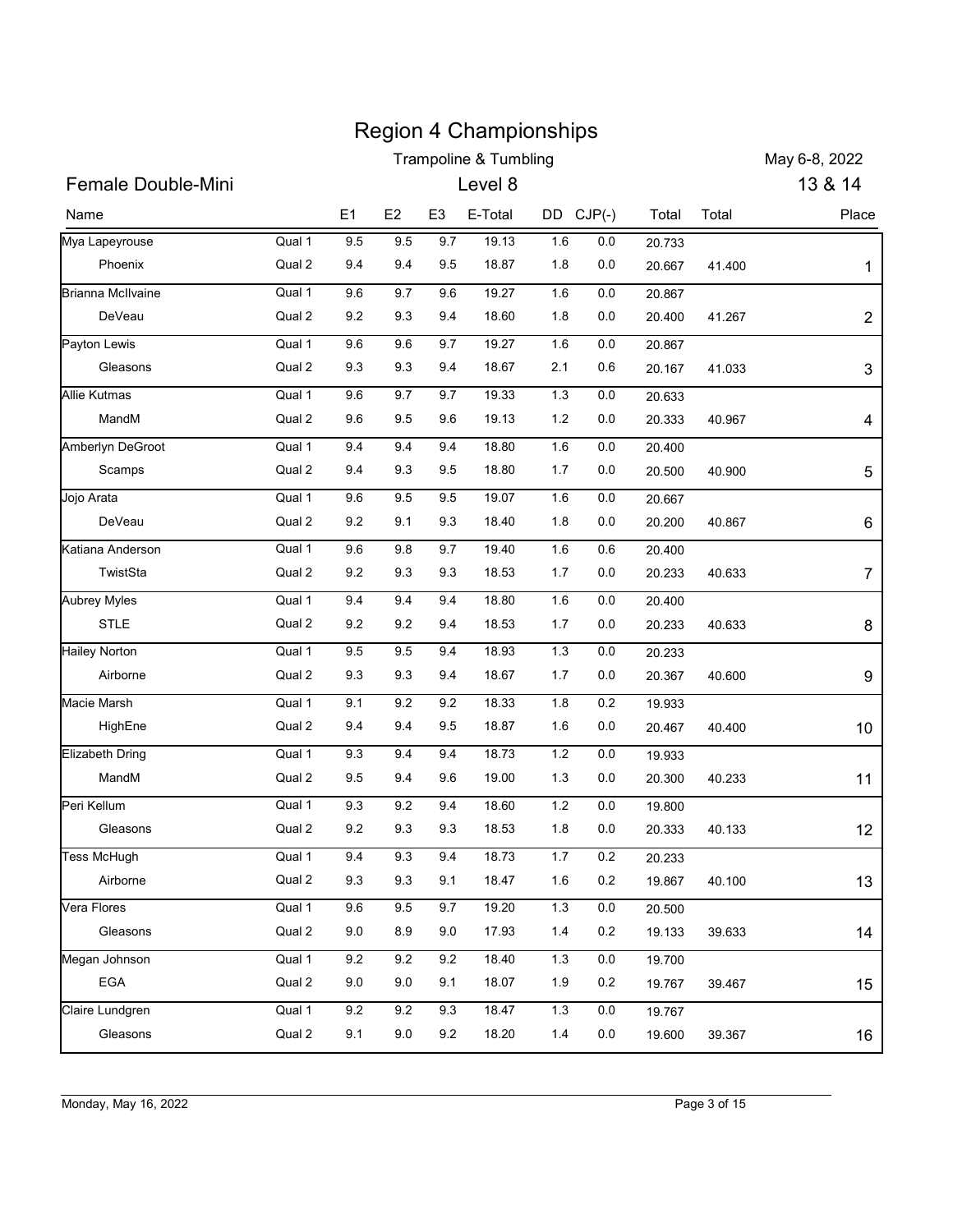|                                |                  |            |            |                | <b>Region 4 Championships</b> |            |                |                  |        |               |
|--------------------------------|------------------|------------|------------|----------------|-------------------------------|------------|----------------|------------------|--------|---------------|
|                                |                  |            |            |                | Trampoline & Tumbling         |            |                |                  |        | May 6-8, 2022 |
| Female Double-Mini             |                  |            |            |                | Level 8                       |            |                |                  |        | 13 & 14       |
|                                |                  | E1         | E2         | E <sub>3</sub> | E-Total                       | DD CJP(-)  |                | Total            | Total  | Place         |
| Name                           |                  |            |            |                |                               |            |                |                  |        |               |
| <b>Addie Vieth</b><br>KansasCi | Qual 1<br>Qual 2 | 9.1<br>9.4 | 9.0<br>9.5 | 9.1<br>9.4     | 18.13<br>18.87                | 1.7<br>1.3 | 0.2<br>0.6     | 19.633<br>19.567 |        |               |
|                                | Qual 1           |            |            |                |                               |            |                |                  | 39.200 | 17            |
| Lyla Boyd<br>Skywalk           | Qual 2           | 9.5<br>8.2 | 9.6<br>8.3 | 9.5<br>8.3     | 19.07<br>16.53                | 1.3<br>1.7 | 0.0<br>$0.2\,$ | 20.367<br>18.033 | 38.400 |               |
|                                | Qual 1           | 9.3        | 9.3        | 9.4            | 18.67                         | 1.2        | 0.0            |                  |        | 18            |
| <b>Teagan Doll</b><br>MandM    | Qual 2           | 8.3        | 8.3        | 8.5            | 16.73                         | 1.6        | 0.0            | 19.867<br>18.333 | 38.200 | 19            |
| Ariana Hurd                    | Qual 1           | 6.8        | 6.8        | 6.8            | 13.60                         | 0.7        | 0.0            |                  |        |               |
| <b>LGA</b>                     | Qual 2           | 9.3        | 9.4        | 9.3            | 18.67                         | 1.7        | 0.2            | 14.300<br>20.167 | 34.467 | 20            |
| <b>Natalie Bier</b>            | Qual 1           | 9.1        | 9.2        | 9.2            | 18.33                         | 1.8        | 0.0            |                  |        |               |
| HighEne                        | Qual 2           | 6.6        | 6.7        | 6.6            | 13.27                         | 0.7        | 0.0            | 20.133<br>13.967 | 34.100 | 21            |
|                                |                  |            |            |                |                               |            |                |                  |        |               |
| <b>Lily Durbin</b><br>Phoenix  | Qual 1<br>Qual 2 | 9.3<br>6.6 | 9.2<br>6.6 | 9.3<br>6.6     | 18.53<br>13.20                | 1.2<br>0.5 | 0.0<br>0.0     | 19.733<br>13.700 | 33.433 |               |
|                                |                  |            |            |                |                               |            |                |                  |        | 22            |

# Monday, May 16, 2022 Page 4 of 15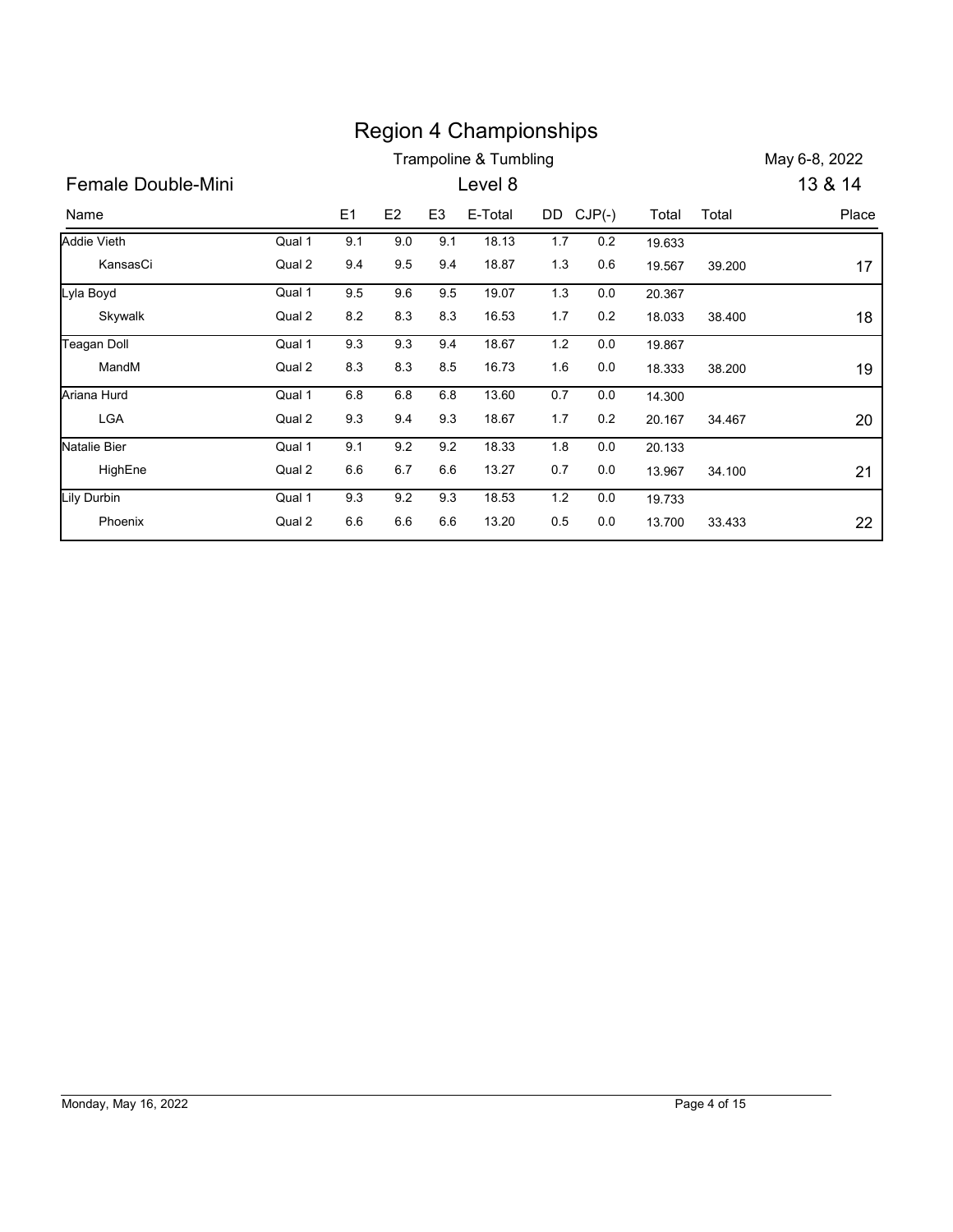|                                  |                  |            |                |                | <b>Region 4 Championships</b><br><b>Trampoline &amp; Tumbling</b> |            |            |                  |        | May 6-8, 2022  |
|----------------------------------|------------------|------------|----------------|----------------|-------------------------------------------------------------------|------------|------------|------------------|--------|----------------|
| <b>Female Double-Mini</b>        |                  |            |                |                | Level 8                                                           |            |            |                  |        | 15 & Over      |
|                                  |                  |            |                |                |                                                                   |            |            |                  |        |                |
| Name                             |                  | E1         | E <sub>2</sub> | E <sub>3</sub> | E-Total                                                           | DD CJP(-)  |            | Total            | Total  | Place          |
| Ava Sicard                       | Qual 1<br>Qual 2 | 9.5<br>9.4 | 9.5<br>9.5     | 9.5<br>9.4     | 19.00<br>18.87                                                    | 2.2        | 0.0        | 21.200           |        |                |
| HighEne                          |                  |            |                |                |                                                                   | 1.8        | 0.0        | 20.667           | 41.867 | 1              |
| <b>Rilynn Miller</b><br>Hi-Flyer | Qual 1<br>Qual 2 | 9.8<br>9.5 | 9.6<br>9.5     | 9.7<br>9.5     | 19.40<br>19.00                                                    | 1.6<br>1.8 | 0.0<br>0.0 | 21.000<br>20.800 | 41.800 | $\overline{c}$ |
| Makayla Ansay                    | Qual 1           | 9.5        | 9.5            | 9.6            | 19.07                                                             | 1.6        | 0.0        | 20.667           |        |                |
| NSAG-WI                          | Qual 2           | 9.7        | 9.7            | 9.5            | 19.27                                                             | 1.8        | 0.0        | 21.067           | 41.733 | 3              |
| Ainsley Loredo                   | Qual 1           | 9.5        | 9.3            | 9.5            | 18.87                                                             | 1.8        | 0.0        | 20.667           |        |                |
| Integrit                         | Qual 2           | 9.5        | 9.3            | 9.5            | 18.87                                                             | $2.2\,$    | 0.2        | 20.867           | 41.533 | 4              |
| Amber Obermeyer                  | Qual 1           | 9.7        | 9.5            | 9.6            | 19.20                                                             | 1.6        | 0.0        | 20.800           |        |                |
| Skywalk                          | Qual 2           | 9.5        | 9.5            | 9.5            | 19.00                                                             | 1.7        | 0.0        | 20.700           | 41.500 | 5              |
| Lydia Leineweber                 | Qual 1           | 9.6        | 9.4            | 9.4            | 18.93                                                             | 1.6        | 0.0        | 20.533           |        |                |
| <b>MJM</b>                       | Qual 2           | 9.4        | 9.4            | 9.3            | 18.73                                                             | 1.8        | $0.0\,$    | 20.533           | 41.067 | 6              |
| Trista Morgan                    | Qual 1           | $9.5\,$    | $9.6\,$        | 9.5            | 19.07                                                             | 1.6        | $0.0\,$    | 20.667           |        |                |
| HighEne                          | Qual 2           | 9.1        | 9.4            | 9.3            | 18.53                                                             | 1.8        | 0.0        | 20.333           | 41.000 | $\overline{7}$ |
| <b>Abby Audiss</b>               | Qual 1           | $9.2\,$    | 9.4            | $9.3\,$        | 18.60                                                             | $1.7$      | $0.0\,$    | 20.300           |        |                |
| Skywalk                          | Qual 2           | 9.5        | 9.5            | 9.5            | 19.00                                                             | 1.6        | 0.0        | 20.600           | 40.900 | 8              |
| Hana Eichler                     | Qual 1           | 9.7        | 9.6            | 9.6            | 19.27                                                             | 1.3        | $0.0\,$    | 20.567           |        |                |
| IKG                              | Qual 2           | 9.2        | 9.3            | 9.3            | 18.53                                                             | 1.7        | 0.0        | 20.233           | 40.800 | 9              |
| Arianna Goelzer                  | Qual 1           | 9.4        | 9.4            | $9.5\,$        | 18.87                                                             | 1.2        | 0.0        | 20.067           |        |                |
| Gleasons                         | Qual 2           | 9.4        | 9.4            | 9.4            | 18.80                                                             | 1.8        | $0.0\,$    | 20.600           | 40.667 | 10             |
| Lauren Thomas                    | Qual 1           | $9.3\,$    | $9.5\,$        | $9.5\,$        | 18.87                                                             | $1.7$      | $0.6\,$    | 19.967           |        |                |
| PridelL                          | Qual 2           | 9.4        | 9.7            | 9.5            | 19.07                                                             | 1.6        | 0.0        | 20.667           | 40.633 | 11             |
| Moreah Fajerski                  | Qual 1           | $9.3\,$    | $9.2\,$        | $9.2\,$        | 18.47                                                             | 1.6        | $0.0\,$    | 20.067           |        |                |
| STLE                             | Qual 2           | 9.3        | 9.4            | 9.3            | 18.67                                                             | 1.8        | $0.0\,$    | 20.467           | 40.533 | 12             |
| Laura Kimmell                    | Qual 1           | 9.3        | $9.5\,$        | $9.6\,$        | 18.93                                                             | $1.7$      | $0.6\,$    | 20.033           |        |                |
| Hi-Flyer                         | Qual 2           | 9.6        | 9.6            | 9.5            | 19.13                                                             | 1.3        | 0.0        | 20.433           | 40.467 | 13             |
| Lauren Hines                     | Qual 1           | 9.1        | 9.1            | $9.2\,$        | 18.27                                                             | $2.2\,$    | 0.6        | 19.867           |        |                |
| LGA                              | Qual 2           | 9.4        | 9.4            | $9.5\,$        | 18.87                                                             | 1.7        | $0.0\,$    | 20.567           | 40.433 | 14             |
| Zahara Ray                       | Qual 1           | 9.4        | 9.4            | $9.5\,$        | 18.87                                                             | 1.6        | $0.0\,$    | 20.467           |        |                |
| MissMar                          | Qual 2           | 9.1        | 9.1            | 9.0            | 18.13                                                             | 1.8        | 0.0        | 19.933           | 40.400 | 15             |
| Laila Jordan                     | Qual 1           | 9.3        | 9.3            | $9.2\,$        | 18.53                                                             | 1.5        | $0.0\,$    | 20.033           |        |                |
| Gleasons                         | Qual 2           | 9.4        | 9.5            | 9.6            | 19.00                                                             | 1.3        | 0.0        | 20.300           | 40.333 | 16             |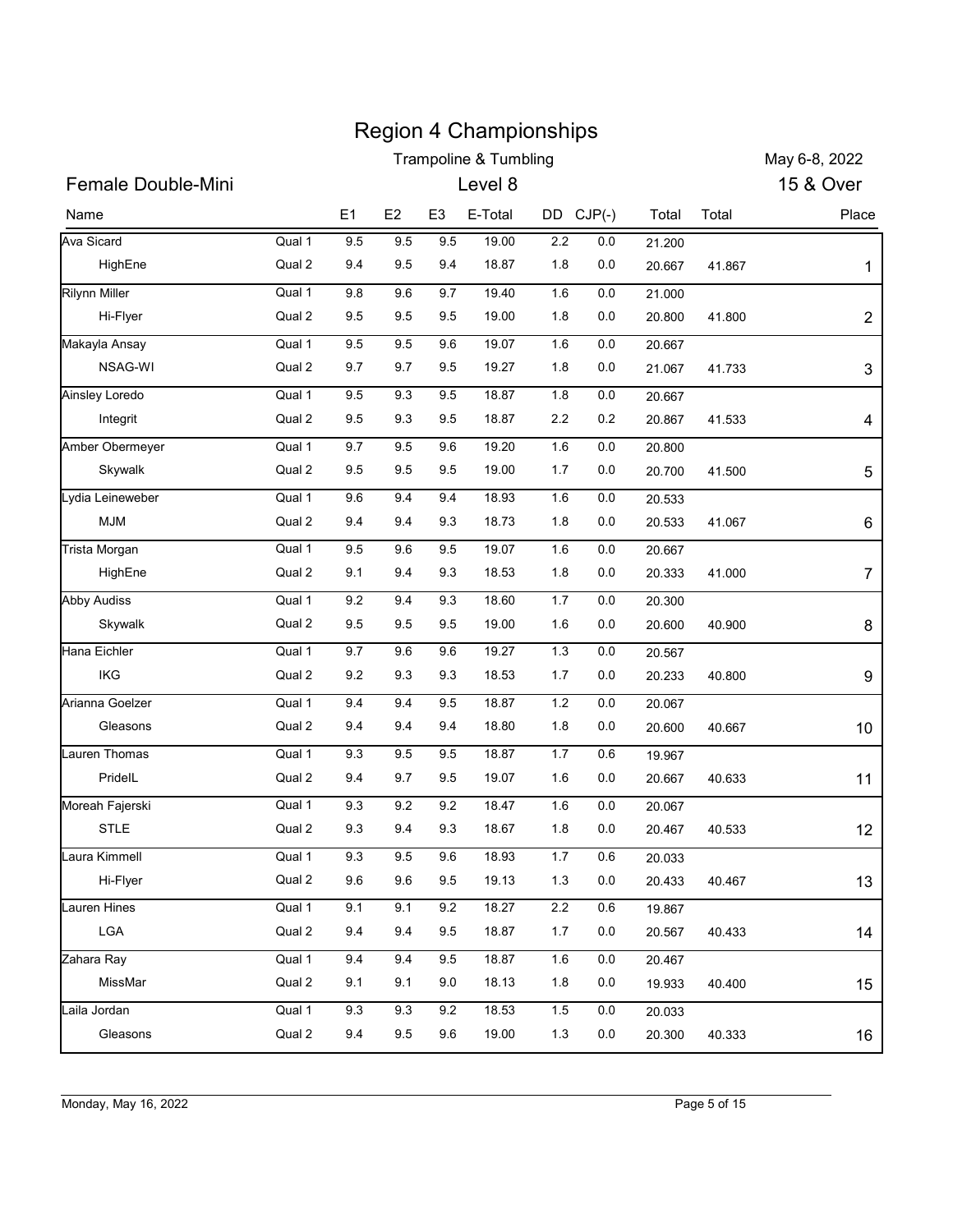|                        |        |     |     |                | <b>Region 4 Championships</b>    |           |         |        |        |               |
|------------------------|--------|-----|-----|----------------|----------------------------------|-----------|---------|--------|--------|---------------|
|                        |        |     |     |                | <b>Trampoline &amp; Tumbling</b> |           |         |        |        | May 6-8, 2022 |
| Female Double-Mini     |        |     |     |                | Level 8                          |           |         |        |        | 15 & Over     |
| Name                   |        | E1  | E2  | E <sub>3</sub> | E-Total                          | DD CJP(-) |         | Total  | Total  | Place         |
| Layla Warmuth          | Qual 1 | 9.2 | 9.2 | 9.3            | 18.47                            | 1.4       | 0.0     | 19.867 |        |               |
| <b>DUPG</b>            | Qual 2 | 9.5 | 9.5 | 9.3            | 18.87                            | 1.5       | $0.0\,$ | 20.367 | 40.233 | 17            |
| Olivia Nadolny         | Qual 1 | 9.4 | 9.3 | 9.3            | 18.67                            | 1.6       | 0.2     | 20.067 |        |               |
| LGA                    | Qual 2 | 9.1 | 9.2 | 9.1            | 18.27                            | 1.7       | 0.0     | 19.967 | 40.033 | 18            |
| Mae Binkowski          | Qual 1 | 9.1 | 9.4 | 9.2            | 18.47                            | 2.1       | 0.6     | 19.967 |        |               |
| <b>ESCX</b>            | Qual 2 | 9.1 | 9.2 | 9.1            | 18.27                            | 2.2       | 0.6     | 19.867 | 39.833 | 19            |
| Anya Reppa             | Qual 1 | 9.3 | 9.4 | 9.4            | 18.73                            | 1.6       | 0.0     | 20.333 |        |               |
| NSAG-WI                | Qual 2 | 8.9 | 9.2 | $9.0\,$        | 18.07                            | 1.4       | 0.0     | 19.467 | 39.800 | 20            |
| Kourtnee Vestal        | Qual 1 | 9.5 | 9.5 | 9.5            | 19.00                            | 1.3       | 0.6     | 19.700 |        |               |
| Hi-Flyer               | Qual 2 | 9.3 | 9.4 | 9.2            | 18.60                            | 1.8       | 0.6     | 19.800 | 39.500 | 21            |
| <b>Addyson Pryor</b>   | Qual 1 | 9.2 | 9.4 | 9.2            | 18.53                            | 1.3       | 0.0     | 19.833 |        |               |
| Hi-Flyer               | Qual 2 | 8.7 | 8.8 | 8.8            | 17.53                            | 1.4       | 0.0     | 18.933 | 38.767 | 22            |
| <b>Elizabeth Plumb</b> | Qual 1 | 9.6 | 9.5 | 9.4            | 19.00                            | 1.3       | 0.0     | 20.300 |        |               |
|                        |        |     |     |                |                                  |           |         |        |        |               |
| MissMar                | Qual 2 | 6.6 | 6.7 | 6.7            | 13.33                            | 0.5       | 0.0     | 13.833 | 34.133 | 23            |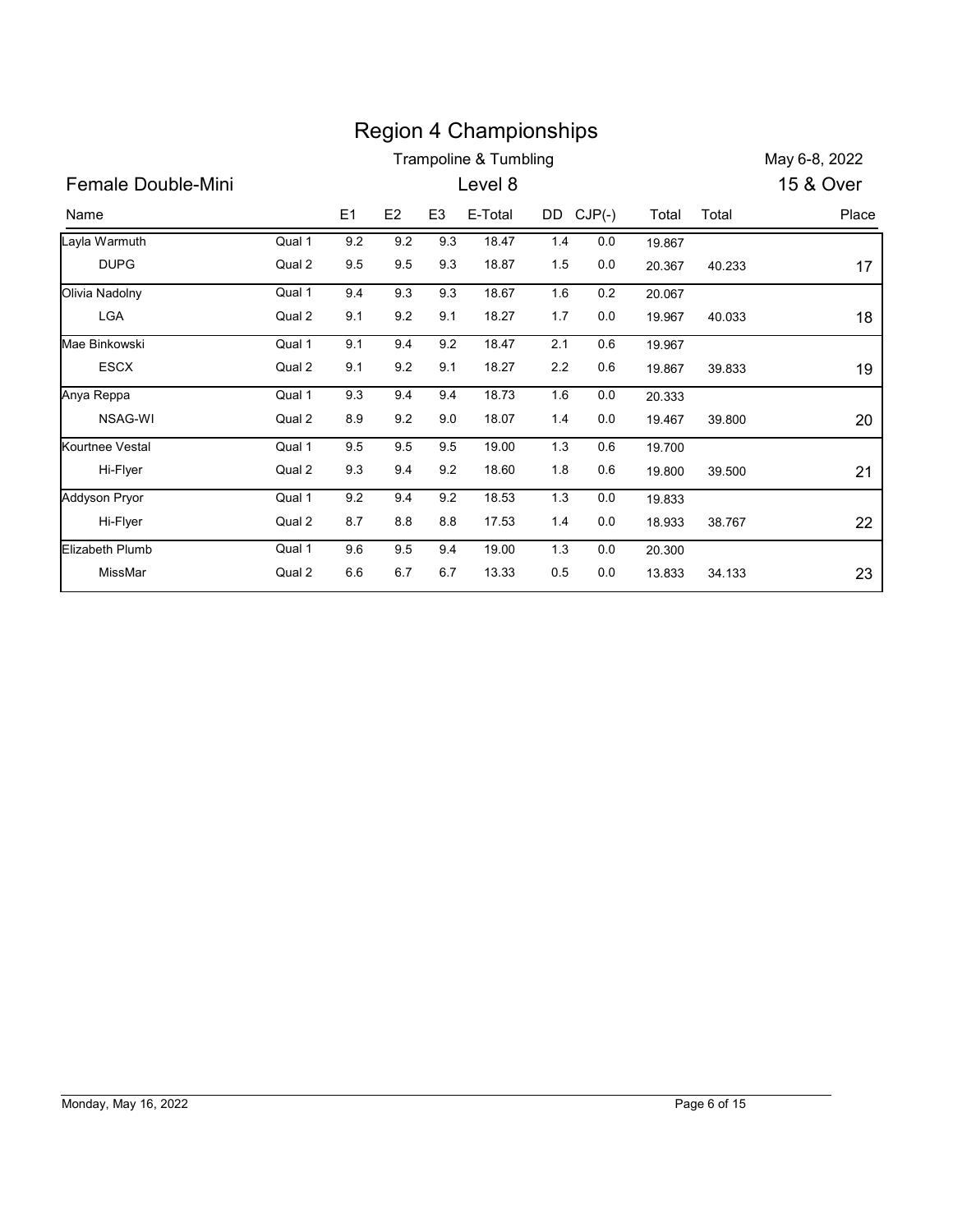|                    |        |         |     |                | <b>Region 4 Championships</b> |         |           |        |        |                |
|--------------------|--------|---------|-----|----------------|-------------------------------|---------|-----------|--------|--------|----------------|
|                    |        |         |     |                | Trampoline & Tumbling         |         |           |        |        | May 6-8, 2022  |
| Female Double-Mini |        |         |     |                | Level 9                       |         |           |        |        | 11 & 12        |
| Name               |        | E1      | E2  | E <sub>3</sub> | E-Total                       |         | DD CJP(-) | Total  | Total  | Place          |
| Zoey Alilovich     | Qual 1 | 9.8     | 9.7 | 9.8            | 19.53                         | 1.8     | 0.0       | 21.333 |        |                |
| Midwest            | Qual 2 | 9.1     | 9.2 | 9.1            | 18.27                         | 2.7     | $0.0\,$   | 20.967 | 42.300 | 1              |
| Hadley Jossart     | Qual 1 | 9.3     | 9.4 | 9.4            | 18.73                         | $2.7\,$ | $0.0\,$   | 21.433 |        |                |
| MandM              | Qual 2 | 9.2     | 9.4 | 9.3            | 18.60                         | 2.1     | 0.0       | 20.700 | 42.133 |                |
| Eva Zambo          | Qual 1 | 9.3     | 9.5 | 9.3            | 18.73                         | 1.8     | 0.0       | 20.533 |        | $\overline{c}$ |
| Midwest            | Qual 2 | $9.2\,$ | 9.2 | 9.1            | 18.33                         | $2.6\,$ | 0.2       | 20.733 | 41.267 | 3              |
| talulla Schlemer   | Qual 1 | 8.5     | 8.6 | 8.6            | 17.13                         | 2.7     | 0.2       | 19.633 |        |                |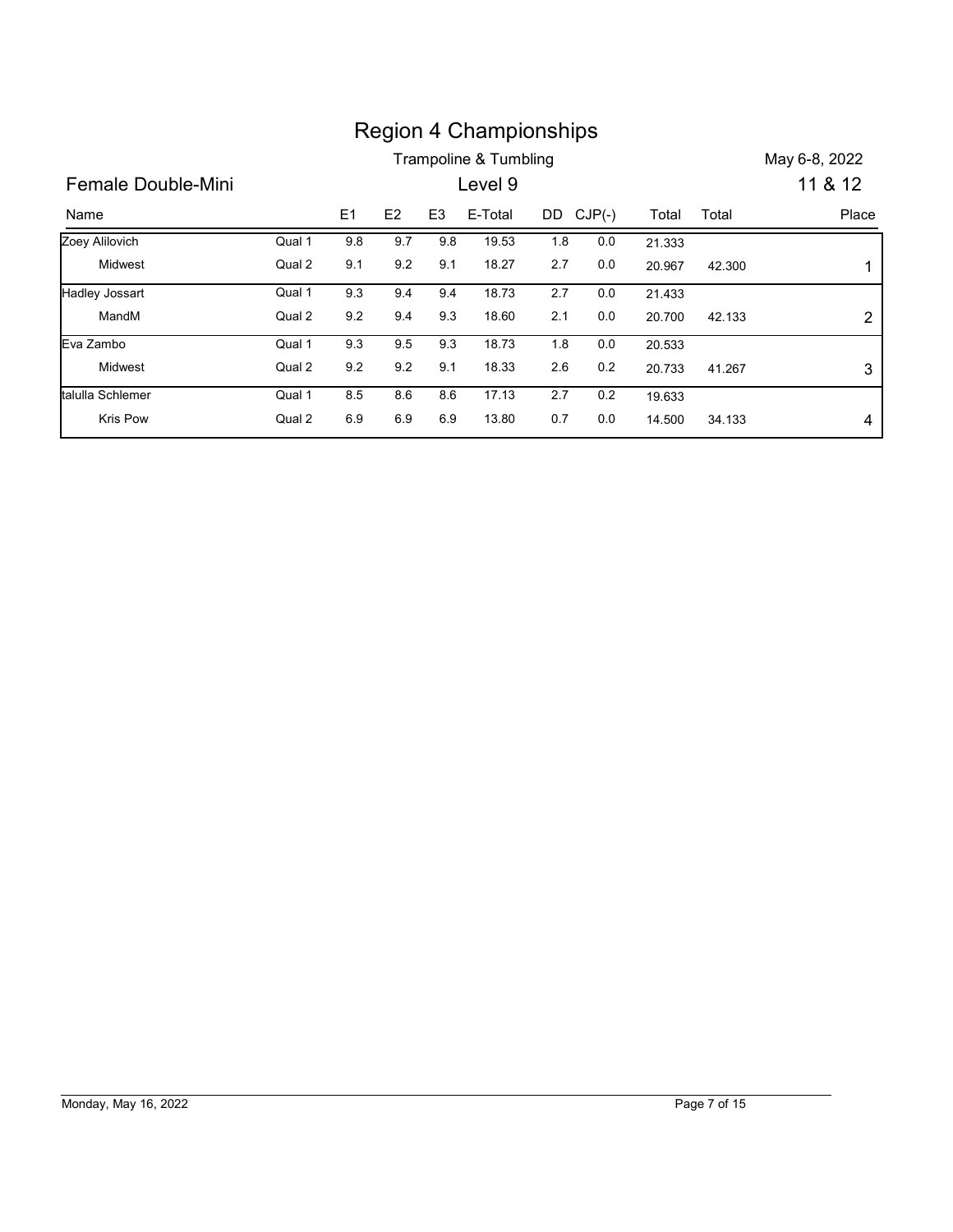|                          |                  |                |                |                | <b>Region 4 Championships</b> |                |                    |                  |        |                |
|--------------------------|------------------|----------------|----------------|----------------|-------------------------------|----------------|--------------------|------------------|--------|----------------|
|                          |                  |                |                |                | Trampoline & Tumbling         |                |                    |                  |        | May 6-8, 2022  |
| Female Double-Mini       |                  |                |                |                | Level 9                       |                |                    |                  |        | 13 & 14        |
| Name                     |                  | E1             | E <sub>2</sub> | E <sub>3</sub> | E-Total                       |                | DD CJP(-)          | Total            | Total  | Place          |
| <b>Allisyn Weiss</b>     | Qual 1           | 9.4            | 9.5            | 9.4            | 18.87                         | 3.5            | 0.0                | 22.367           |        |                |
| Skywalk                  | Qual 2           | 9.2            | 9.3            | 9.2            | 18.47                         | 3.6            | 0.0                | 22.067           | 44.433 | 1              |
| Althea Zinmer<br>Midwest | Qual 1<br>Qual 2 | 9.3<br>9.2     | 9.4<br>9.3     | 9.2<br>9.4     | 18.60<br>18.60                | 2.7<br>3.1     | 0.0<br>0.0         | 21.300<br>21.700 | 43.000 | $\overline{c}$ |
| Adriana Baca             | Qual 1           | 9.2            | 9.3            | 9.3            | 18.53                         | $2.7\,$        | 0.0                | 21.233           |        |                |
| Midwest                  | Qual 2           | 9.3            | 9.3            | 9.3            | 18.60                         | 3.1            | 0.0                | 21.700           | 42.933 | 3              |
| Maya Dewitt              | Qual 1           | 9.6            | 9.4            | 9.4            | 18.93                         | 2.7            | 0.0                | 21.633           |        |                |
| IKG                      | Qual 2           | 9.2            | 9.1            | 9.3            | 18.40                         | 2.9            | 0.0                | 21.300           | 42.933 | 4              |
| Caitlyn Akina            | Qual 1           | 9.5            | 9.4            | 9.5            | 18.93                         | $2.7\,$        | 0.6                | 21.033           |        |                |
| Integrit                 | Qual 2           | 9.5            | 9.4            | 9.3            | 18.80                         | $3.0\,$        | $0.0\,$            | 21.800           | 42.833 | 5              |
| Kira New                 | Qual 1           | 9.2            | 9.2            | 9.2            | 18.40                         | $3.2\,$        | $0.0\,$            | 21.600           |        |                |
| TheFlip                  | Qual 2           | 9.2            | 9.3            | 9.4            | 18.60                         | 2.1            | $0.0\,$            | 20.700           | 42.300 | 6              |
| Aubrey Kurczewski        | Qual 1           | 9.4            | 9.3            | 9.4            | 18.73                         | 2.7            | $0.0\,$            | 21.433           |        |                |
| Midwest                  | Qual 2           | 9.0            | 8.9            | 9.0            | 17.93                         | 2.9            | $0.0\,$            | 20.833           | 42.267 | $\overline{7}$ |
| Ayla Paper               | Qual 1           | 9.5            | 9.5            | 9.6            | 19.07                         | 1.8            | $0.0\,$            | 20.867           |        |                |
| Gleasons                 | Qual 2           | $9.2\,$        | 9.3            | 9.1            | 18.40                         | 2.7            | $0.0\,$            | 21.100           | 41.967 | 8              |
| Ali Smith<br>TwistSta    | Qual 1<br>Qual 2 | 9.5<br>$9.2\,$ | 9.6<br>9.3     | 9.5<br>9.3     | 19.07<br>18.53                | 2.1<br>2.7     | $0.6\,$<br>$0.0\,$ | 20.567<br>21.233 | 41.800 |                |
| Ella Adams               | Qual 1           | 9.1            |                | 9.2            |                               |                |                    |                  |        | 9              |
| <b>TCT</b>               | Qual 2           | 9.2            | 9.1<br>9.1     | $9.2\,$        | 18.27<br>18.33                | $2.7\,$<br>1.8 | $0.2\,$<br>$0.0\,$ | 20.767<br>20.133 | 40.900 | $10$           |
| Tatum Rawski             | Qual 1           | $6.7\,$        | $6.8\,$        | 6.7            | 13.47                         | $0.7\,$        | $0.0\,$            | 14.167           |        |                |
| MandM                    | Qual 2           | 9.1            | 9.2            | 9.3            | 18.40                         | 1.8            | 0.0                | 20.200           | 34.367 | 11             |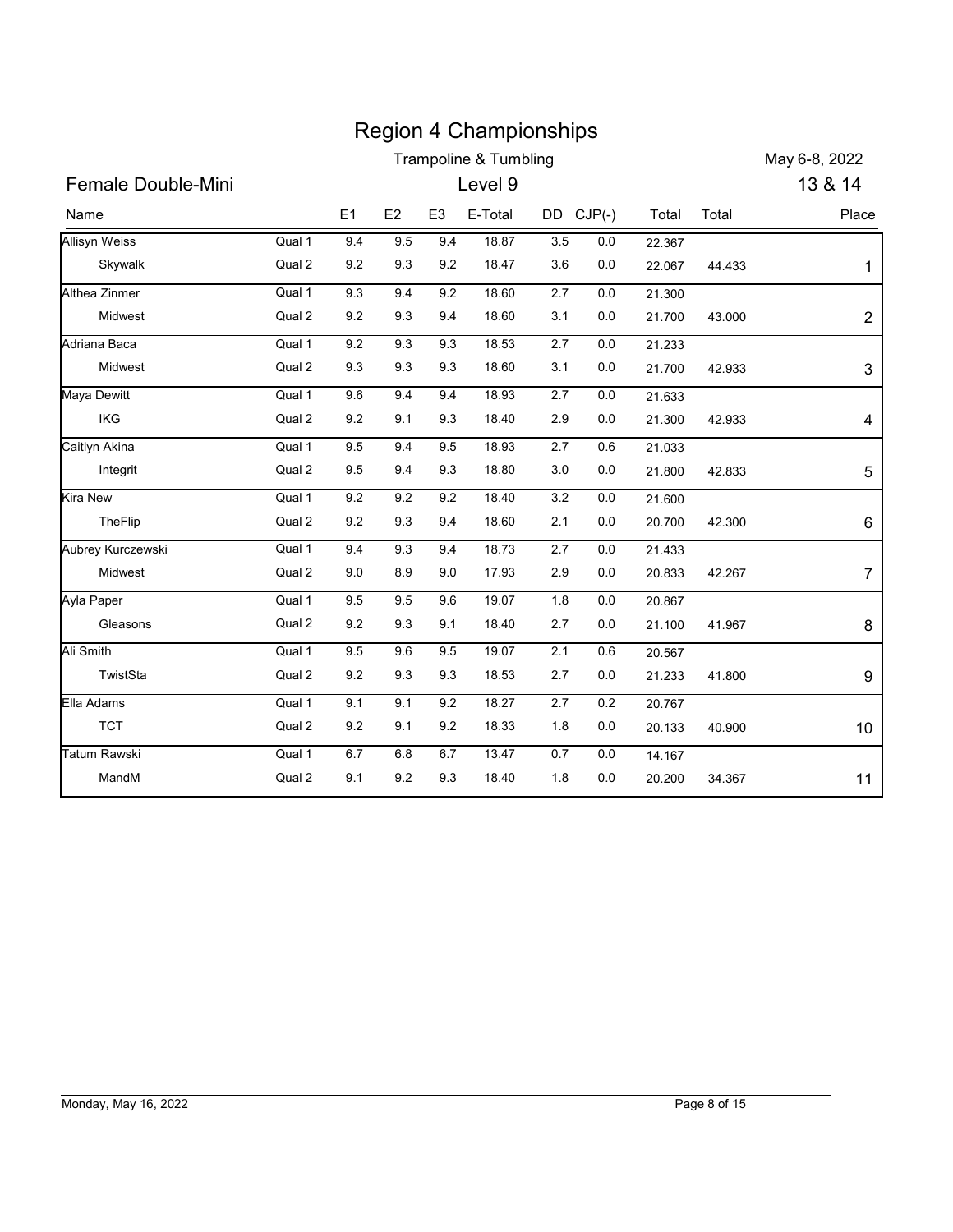|                               |                  |            |                |                | <b>Region 4 Championships</b><br><b>Trampoline &amp; Tumbling</b> |            |                |                  |        | May 6-8, 2022  |
|-------------------------------|------------------|------------|----------------|----------------|-------------------------------------------------------------------|------------|----------------|------------------|--------|----------------|
| <b>Female Double-Mini</b>     |                  |            |                |                | Level 9                                                           |            |                |                  |        | 15 & Over      |
|                               |                  |            |                |                |                                                                   |            |                |                  |        |                |
| Name                          |                  | E1         | E2             | E <sub>3</sub> | E-Total                                                           | DD CJP(-)  |                | Total            | Total  | Place          |
| Aislinn Hayes                 | Qual 1           | 9.5        | 9.6            | 9.6            | 19.13                                                             | 3.5        | 0.0            | 22.633           |        |                |
| TwistSta                      | Qual 2           | 9.6        | 9.6            | 9.6            | 19.20                                                             | 3.1        | 0.0            | 22.300           | 44.933 | $\mathbf 1$    |
| Abigail Garcia                | Qual 1<br>Qual 2 | 9.5<br>9.5 | 9.6            | 9.5<br>9.6     | 19.07<br>19.07                                                    | 3.1<br>2.9 | 0.0<br>0.0     | 22.167           |        |                |
| Skywalk                       |                  |            | 9.5            |                |                                                                   |            |                | 21.967           | 44.133 | $\overline{c}$ |
| Leah Uetrecht<br>HighEne      | Qual 1<br>Qual 2 | 9.4<br>9.4 | 9.6<br>9.6     | 9.5<br>9.5     | 19.00<br>19.00                                                    | 2.7<br>3.1 | 0.0<br>0.0     | 21.700           |        |                |
| Laney Cooper                  |                  |            |                |                |                                                                   |            |                | 22.100           | 43.800 | 3              |
| Skywalk                       | Qual 1<br>Qual 2 | 9.6<br>9.5 | 9.6<br>9.5     | 9.6<br>9.5     | 19.20<br>19.00                                                    | 2.6<br>2.7 | 0.0<br>0.0     | 21.800<br>21.700 | 43.500 | 4              |
|                               | Qual 1           | 9.3        | 9.2            | 9.3            | 18.53                                                             | 2.7        | 0.0            |                  |        |                |
| Megan Lind<br><b>TCT</b>      | Qual 2           | 9.6        | 9.6            | 9.5            | 19.13                                                             | 3.1        | 0.0            | 21.233<br>22.233 | 43.467 | 5              |
| Olivia Carlson                | Qual 1           | $9.5\,$    | 9.4            | $9.5\,$        | 18.93                                                             | 2.7        |                |                  |        |                |
| Skywalk                       | Qual 2           | 9.4        | 9.4            | 9.4            | 18.80                                                             | 2.9        | $0.0\,$<br>0.0 | 21.633<br>21.700 | 43.333 | 6              |
| <b>Riley Cain</b>             |                  | 9.5        | 9.5            | 9.5            | 19.00                                                             |            |                |                  |        |                |
| Airborne                      | Qual 1<br>Qual 2 | 9.3        | 9.4            | 9.3            | 18.67                                                             | 2.9<br>2.7 | $0.0\,$<br>0.0 | 21.900<br>21.367 | 43.267 | $\overline{7}$ |
| Brynn Ashley-Grochowski       |                  |            |                |                |                                                                   |            |                |                  |        |                |
| <b>TCT</b>                    | Qual 1<br>Qual 2 | 9.4<br>9.2 | $9.3\,$<br>9.4 | 9.4<br>9.3     | 18.73<br>18.60                                                    | 3.1<br>2.7 | $0.0\,$<br>0.0 | 21.833<br>21.300 | 43.133 |                |
| <b>Maleah Morris</b>          |                  |            |                |                |                                                                   |            |                |                  |        | 8              |
| Skywalk                       | Qual 1<br>Qual 2 | 9.4<br>9.3 | 9.4<br>9.3     | 9.5<br>9.3     | 18.87<br>18.60                                                    | 2.7<br>2.9 | 0.2<br>0.0     | 21.367<br>21.500 | 42.867 |                |
| Olivia Erickson               |                  |            |                |                |                                                                   |            |                |                  |        | 9              |
| Premier                       | Qual 1<br>Qual 2 | 9.4<br>9.5 | $9.5\,$<br>9.7 | $9.5\,$<br>9.6 | 18.93<br>19.20                                                    | 1.8<br>2.9 | 0.0<br>$0.0\,$ | 20.733<br>22.100 | 42.833 |                |
|                               |                  |            |                |                |                                                                   |            |                |                  |        | 10             |
| Regan Stefanoni<br><b>TCT</b> | Qual 1           | $9.5\,$    | 9.4            | $9.5\,$        | 18.93                                                             | 3.1        | $0.0\,$        | 22.033           |        |                |
|                               | Qual 2           | 9.5        | 9.6            | 9.6            | 19.13                                                             | 2.1        | 0.6            | 20.633           | 42.667 | 11             |
| Alysia Wallace                | Qual 1           | $9.3\,$    | 9.4            | 9.4            | 18.73                                                             | 2.1        | $0.0\,$        | 20.833           |        |                |
| <b>GMSTR</b>                  | Qual 2           | $9.2\,$    | 9.5            | 9.3            | 18.67                                                             | 2.7        | $0.0\,$        | 21.367           | 42.200 | 12             |
| Julija Mulholland             | Qual 1           | 9.3        | 9.4            | 9.3            | 18.67                                                             | $2.7\,$    | 0.2            | 21.167           |        |                |
| Gymfinit                      | Qual 2           | 9.4        | 9.4            | 9.5            | 18.87                                                             | 2.1        | 0.0            | 20.967           | 42.133 | 13             |
| <b>Ashley Paul</b>            | Qual 1           | 9.2        | $9.5\,$        | $9.3\,$        | 18.67                                                             | $2.7$      | 0.0            | 21.367           |        |                |
| <b>TCT</b>                    | Qual 2           | $9.5\,$    | 9.4            | 9.4            | 18.87                                                             | 1.8        | $0.0\,$        | 20.667           | 42.033 | 14             |
| <b>Allison Baugrud</b>        | Qual 1           | 9.2        | 9.4            | $9.3\,$        | 18.60                                                             | 2.7        | $0.0\,$        | 21.300           |        |                |
| MandM                         | Qual 2           | 9.3        | 9.2            | 9.4            | 18.60                                                             | 2.1        | 0.0            | 20.700           | 42.000 | 15             |
| Kayla Winchel                 | Qual 1           | $9.2\,$    | 9.4            | 9.3            | 18.60                                                             | 2.6        | 0.0            | 21.200           |        |                |
| Skywalk                       | Qual 2           | 9.4        | 9.2            | 9.4            | 18.67                                                             | 1.7        | 0.6            | 19.767           | 40.967 | 16             |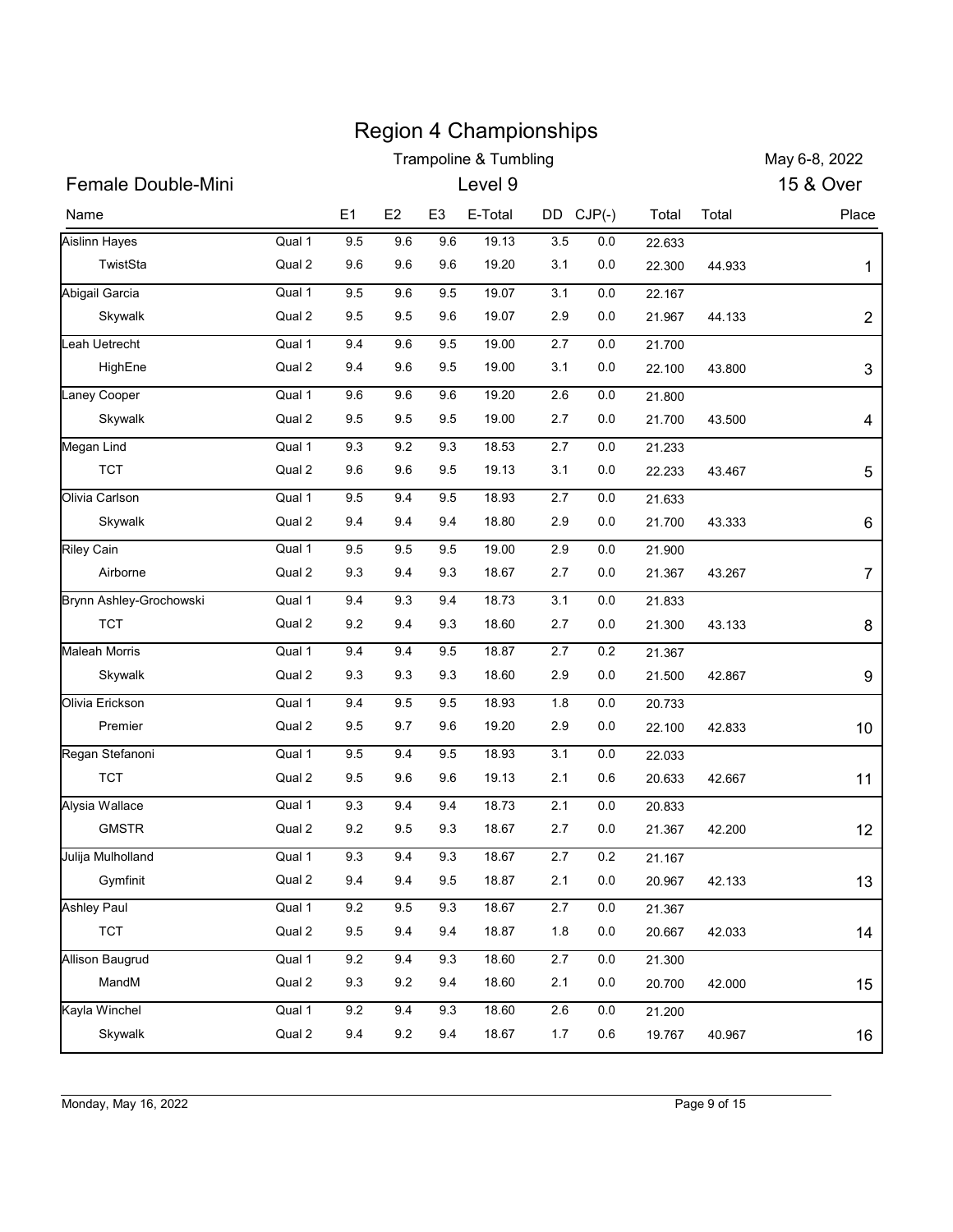|                       |        |     |                |                | <b>Region 4 Championships</b> |     |           |        |        |               |
|-----------------------|--------|-----|----------------|----------------|-------------------------------|-----|-----------|--------|--------|---------------|
|                       |        |     |                |                | Trampoline & Tumbling         |     |           |        |        | May 6-8, 2022 |
|                       |        |     |                |                | Level 9                       |     |           |        |        | 15 & Over     |
| Female Double-Mini    |        |     |                |                |                               |     |           |        |        |               |
| Name                  |        | E1  | E <sub>2</sub> | E <sub>3</sub> | E-Total                       |     | DD CJP(-) | Total  | Total  | Place         |
| D'myia Cox            | Qual 1 | 9.4 | 9.5            | 9.5            | 18.93                         | 2.7 | 0.0       | 21.633 |        |               |
| Skywalk               | Qual 2 | 7.0 | 6.8            | 6.9            | 13.80                         | 0.6 | 0.0       | 14.400 | 36.033 | 17            |
| <b>Hayley Hubert</b>  | Qual 1 | 9.4 | 9.5            | 9.4            | 18.87                         | 2.7 | 0.0       | 21.567 |        |               |
| HighEne               | Qual 2 | 7.0 | 6.9            | 6.9            | 13.87                         | 0.5 | 0.0       | 14.367 | 35.933 |               |
| <b>Madison Brooks</b> | Qual 1 | 9.0 | 9.0            | 9.1            | 18.07                         | 1.8 | 0.0       | 19.867 |        | 18            |
| DeVeau                | Qual 2 | 6.6 | 6.7            | 6.7            | 13.33                         | 0.7 | 0.0       | 14.033 | 33.900 | 19            |
| Maya Anderson         | Qual 1 | 6.8 | 6.8            | 6.8            | 13.60                         | 0.5 | 0.0       | 14.100 |        |               |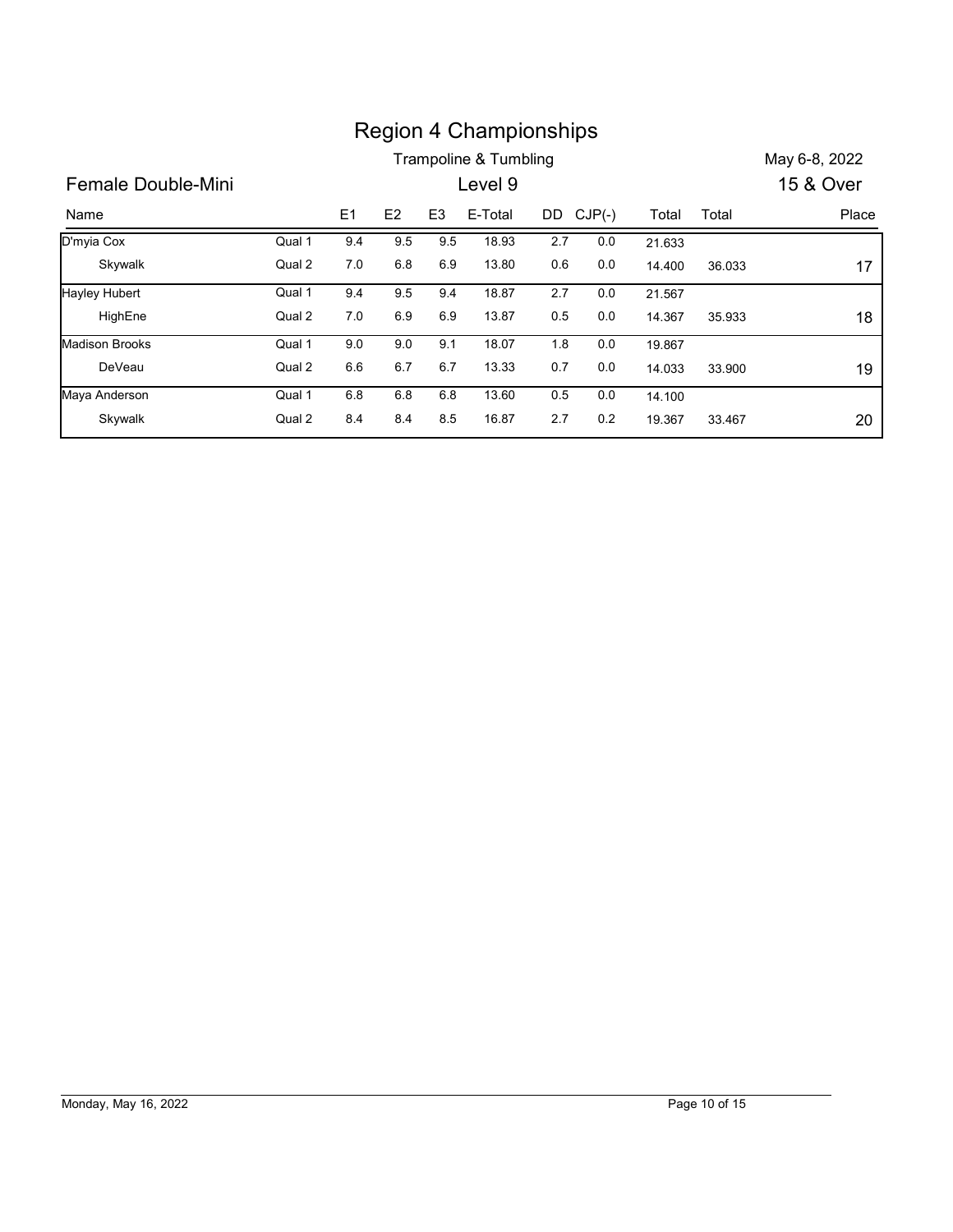| Female Double-Mini |        |     |     |                | <b>Region 4 Championships</b><br>Trampoline & Tumbling<br>Level 10 |     |           |        |       | May 6-8, 2022<br>10 & Under |
|--------------------|--------|-----|-----|----------------|--------------------------------------------------------------------|-----|-----------|--------|-------|-----------------------------|
| Name               |        | E1  | E2  | E <sub>3</sub> | E-Total                                                            |     | DD CJP(-) | Total  | Total | Place                       |
| Lexi Arredondo     | Qual 1 | 9.2 | 9.3 | 9.3            | 18.53                                                              | 3.1 | 0.0       | 21.633 |       |                             |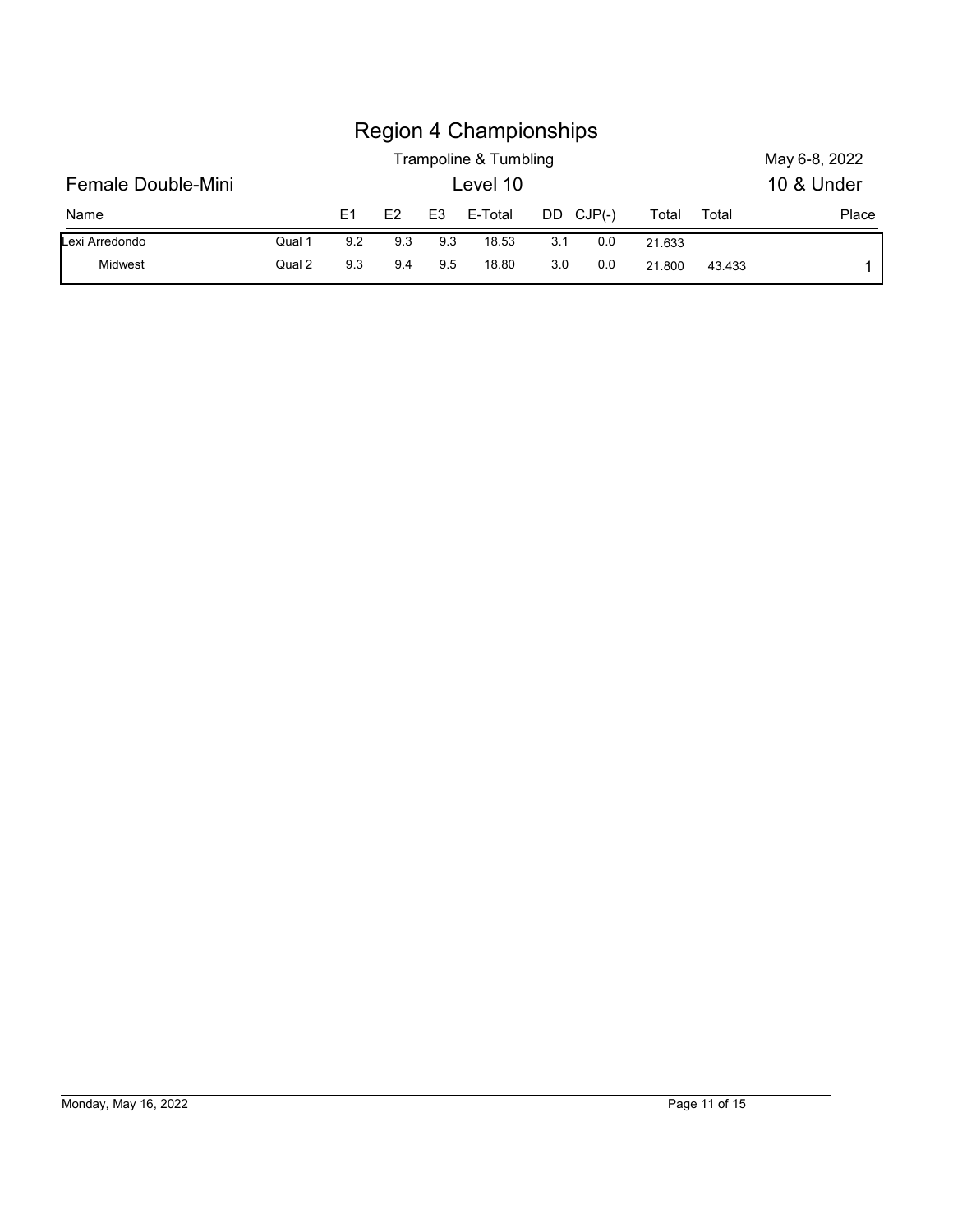|                    |        |     |     |                | <b>Region 4 Championships</b><br>Trampoline & Tumbling |     |           |        |       | May 6-8, 2022 |
|--------------------|--------|-----|-----|----------------|--------------------------------------------------------|-----|-----------|--------|-------|---------------|
| Female Double-Mini |        |     |     |                | Level 10                                               |     |           |        |       | 11 & 12       |
| Name               |        | E1  | E2  | E <sub>3</sub> | E-Total                                                |     | DD CJP(-) | Total  | Total | Place         |
| Ella Odle          | Qual 1 | 9.1 | 9.2 | 9.3            | 18.40                                                  | 3.2 | 0.0       | 21.600 |       |               |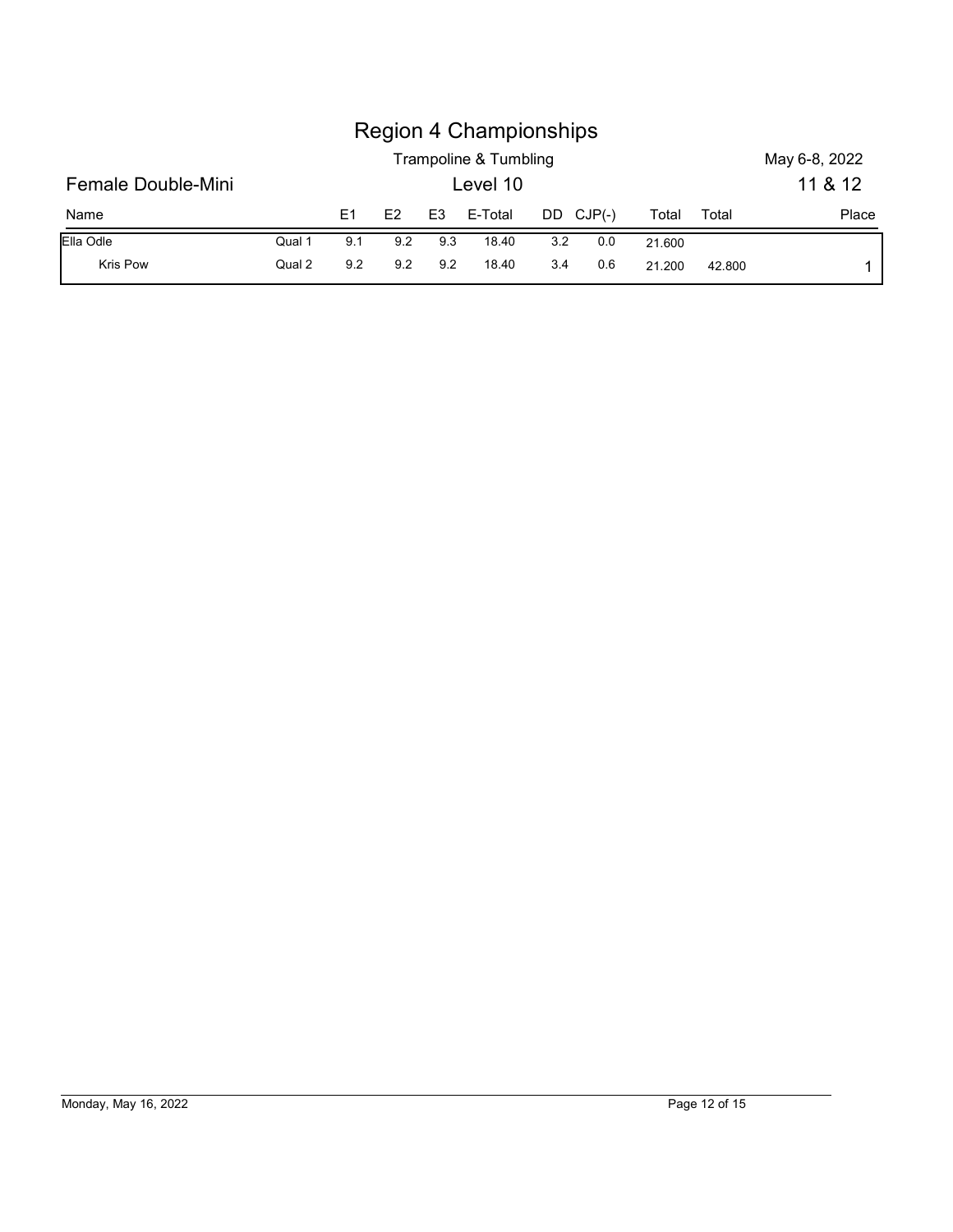|                       |        |           |                |                | <b>Region 4 Championships</b>    |           |         |        |        |                  |
|-----------------------|--------|-----------|----------------|----------------|----------------------------------|-----------|---------|--------|--------|------------------|
|                       |        |           |                |                | <b>Trampoline &amp; Tumbling</b> |           |         |        |        | May 6-8, 2022    |
| Female Double-Mini    |        |           |                |                | Level 10                         |           |         |        |        | 13 & 14          |
| Name                  |        | E1        | E <sub>2</sub> | E <sub>3</sub> | E-Total                          | DD CJP(-) |         | Total  | Total  | Place            |
| <b>Abby Houser</b>    | Qual 1 | 9.5       | 9.5            | 9.6            | 19.07                            | 2.9       | 0.0     | 21.967 |        |                  |
| Integrit              | Qual 2 | 9.2       | 9.3            | 9.3            | 18.53                            | 3.4       | 0.0     | 21.933 | 43.900 | 1                |
| Aleaha Odle           | Qual 1 | 9.2       | 9.3            | 9.3            | 18.53                            | $3.2\,$   | 0.0     | 21.733 |        |                  |
| Kris Pow              | Qual 2 | 9.2       | 9.3            | 9.1            | 18.40                            | 3.3       | 0.0     | 21.700 | 43.433 | $\overline{2}$   |
| <b>Kyrstin Milner</b> | Qual 1 | 9.2       | 9.1            | 9.2            | 18.33                            | 3.2       | 0.0     | 21.533 |        |                  |
| Kris Pow              | Qual 2 | 9.0       | 9.1            | 9.0            | 18.07                            | 3.3       | 0.0     | 21.367 | 42.900 | $\mathfrak{S}$   |
| Addison Karagias      | Qual 1 | 9.0       | 9.1            | 9.1            | 18.13                            | 2.7       | 0.0     | 20.833 |        |                  |
| Midwest               | Qual 2 | 9.3       | 9.1            | 9.1            | 18.33                            | 3.3       | 0.0     | 21.633 | 42.467 | 4                |
| Emma Bowman           | Qual 1 | 9.2       | 9.3            | 9.2            | 18.47                            | 3.3       | 0.0     | 21.767 |        |                  |
| Integrit              | Qual 2 | 9.2       | 9.2            | 9.2            | 18.40                            | 2.7       | 0.6     | 20.500 | 42.267 | 5                |
| Hadlee Barr           | Qual 1 | $9.0\,$   | $8.9\,$        | 8.9            | 17.87                            | $3.0\,$   | 0.2     | 20.667 |        |                  |
| Kris Pow              | Qual 2 | $\bf 8.2$ | $8.2\,$        | $8.0\,$        | 16.27                            | 4.8       | 0.6     | 20.467 | 41.133 | 6                |
| Lainey Jacobs         | Qual 1 | 9.0       | 9.0            | 9.1            | 18.07                            | 3.2       | $0.0\,$ | 21.267 |        |                  |
| TopStar               | Qual 2 | $6.8\,$   | 6.7            | 6.8            | 13.53                            | 0.7       | 0.0     | 14.233 | 35.500 | $\boldsymbol{7}$ |
| Rylee Kuhn            | Qual 1 | 6.6       | 6.5            | 6.5            | 13.07                            | 0.5       | $0.0\,$ | 13.567 |        |                  |
| <b>TCT</b>            | Qual 2 | 8.4       | 8.3            | 8.3            | 16.67                            | 3.1       | $0.2\,$ | 19.567 | 33.133 | 8                |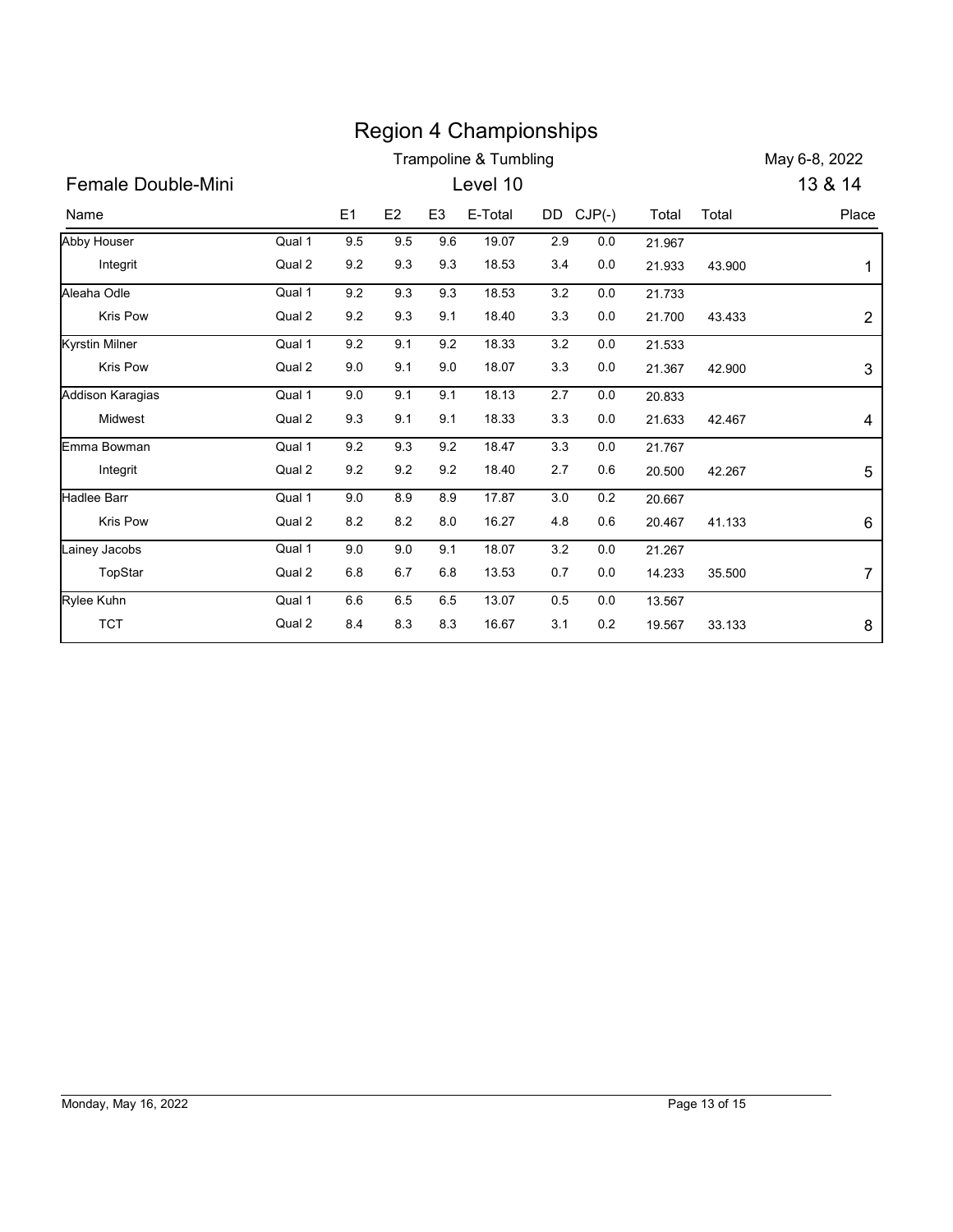|                      |        |         |     |                | <b>Region 4 Championships</b> |         |           |        |        |                |
|----------------------|--------|---------|-----|----------------|-------------------------------|---------|-----------|--------|--------|----------------|
|                      |        |         |     |                | Trampoline & Tumbling         |         |           |        |        | May 6-8, 2022  |
| Female Double-Mini   |        |         |     |                | Level 10                      |         |           |        |        | 15 & 16        |
| Name                 |        | E1      | E2  | E <sub>3</sub> | E-Total                       |         | DD CJP(-) | Total  | Total  | Place          |
|                      |        | 9.2     | 9.0 | 9.0            | 18.13                         | $6.0\,$ | 0.8       | 23.333 |        |                |
| <b>Bella Basford</b> | Qual 1 |         |     |                |                               |         |           |        |        |                |
| <b>GYMNASTI</b>      | Qual 2 | $9.2\,$ | 9.1 | 9.3            | 18.40                         | 6.0     | $0.6\,$   | 23.800 | 47.133 | 1              |
| Jaelyn Raddish       | Qual 1 | 9.3     | 9.1 | 9.3            | 18.47                         | 3.2     | $0.0\,$   | 21.667 |        |                |
| Airborne             | Qual 2 | 9.5     | 9.5 | 9.7            | 19.13                         | 3.1     | $0.0\,$   | 22.233 | 43.900 | $\overline{2}$ |
| Sophia Wallace       | Qual 1 | 9.5     | 9.3 | 9.6            | 18.93                         | 3.2     | 0.0       | 22.133 |        |                |
| <b>GMSTR</b>         | Qual 2 | 9.1     | 9.0 | 9.0            | 18.07                         | 3.3     | 0.6       | 20.767 | 42.900 |                |
| Rylie Vanausdoll     | Qual 1 | 9.3     | 9.1 | 9.2            | 18.40                         | 3.5     | 0.2       | 21.700 |        | 3              |
| TopStar              | Qual 2 | 9.1     | 9.1 | 9.3            | 18.33                         | 3.1     | 0.6       | 20.833 | 42.533 | 4              |
| Amanda Abraham       | Qual 1 | 9.4     | 9.2 | 9.0            | 18.40                         | $3.2\,$ | 0.0       | 21.600 |        |                |